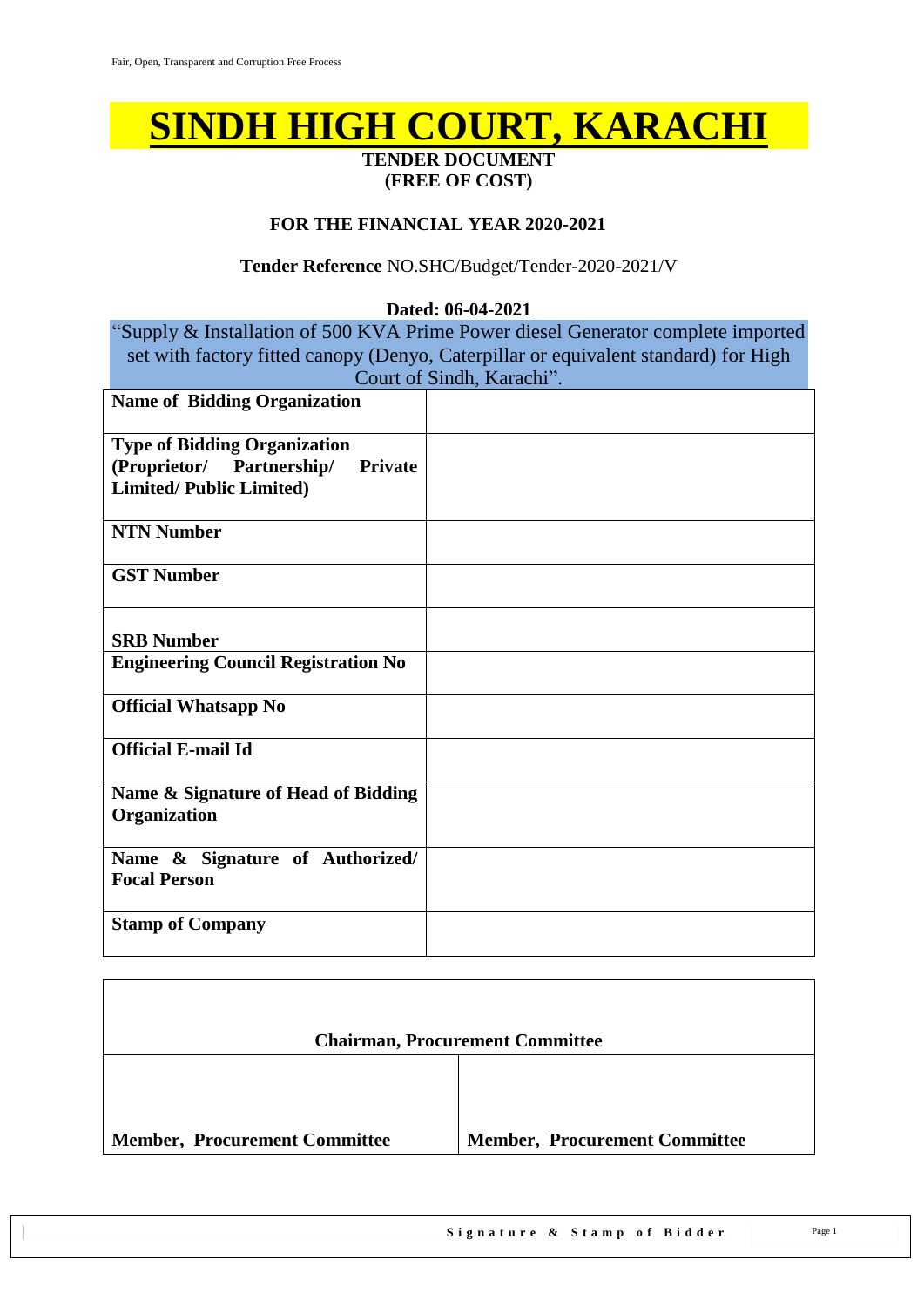Tender Reference No. \_\_\_\_\_\_\_\_\_\_\_\_\_ Dated\_\_\_\_\_\_\_\_\_\_\_\_\_\_

**To,** 

**The Learned Registrar, Sindh High Court, Karachi.**

Respected Sir,

We, the undersigned, offer to provide our services for "Supply & Installation of 500 KVA Prime Power diesel Generator complete imported set with factory fitted canopy (Denyo, Caterpillar or equivalent standard) for High Court of Sindh, Karachi"*,* as a Bid, sealed in an envelope. Mr. \_\_\_\_\_\_\_\_\_\_\_\_\_\_\_\_\_\_\_ holding CNIC No. \_\_\_\_\_\_\_\_\_\_\_\_\_\_\_\_\_\_\_\_\_ has been authorized to attend the Bid Meetings on behalf of our organization.

We understand that Sindh High Court is not bound to accept any Proposal you receive and reserves the right to accept or reject any offer and to annul the bidding process and reject all proposals without assigning any reason or having to owe any explanation whatsoever.

The decision of Purchase Committee shall be final and cannot be challenged on any ground at any forum and the Purchase Committee will not be liable for any loss or damage to any party acting in reliance thereon. Sincerely,

**Name: Designation: Name of Company Dated:**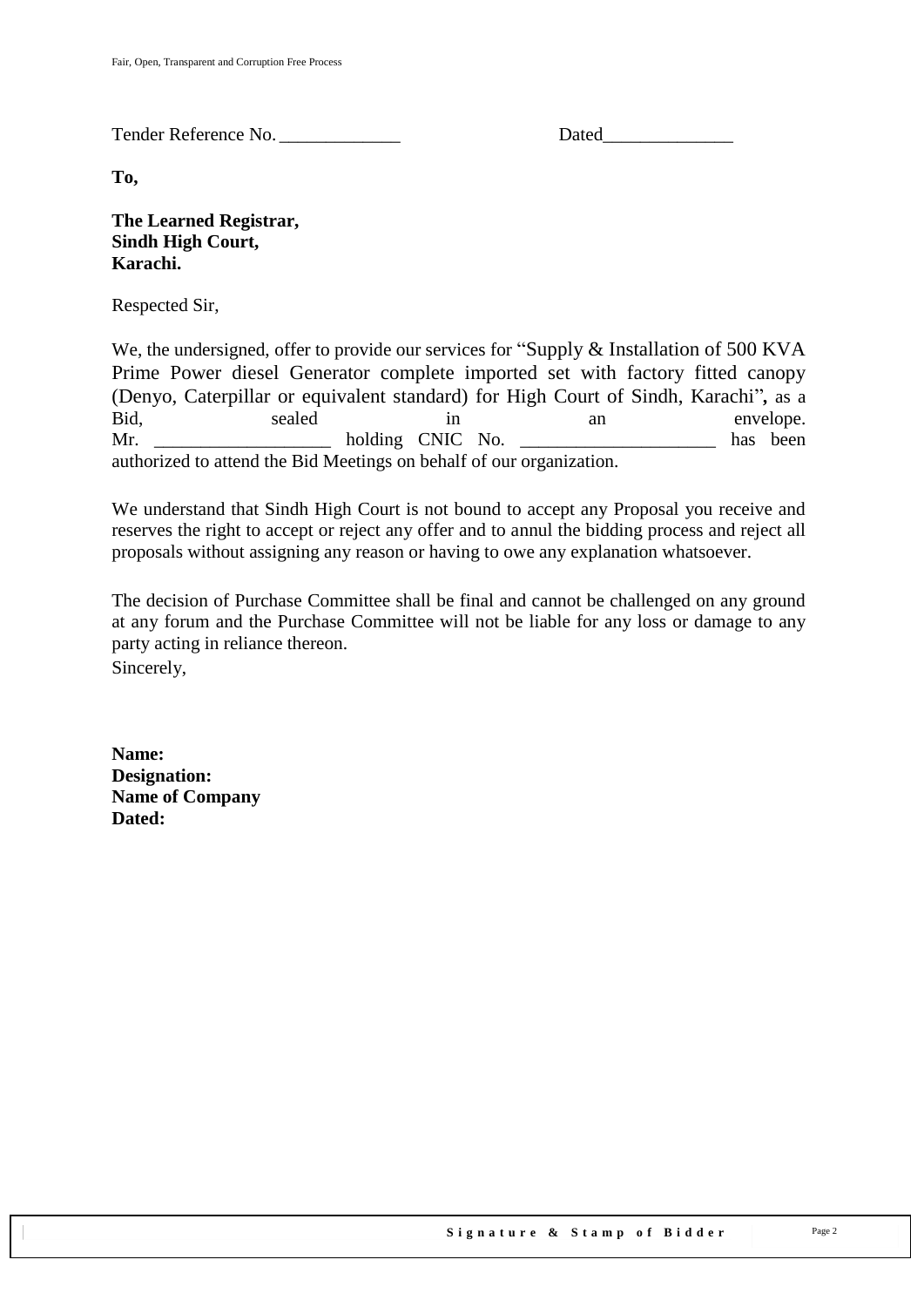# **Table of Contents**

| 1.  |                                                                                                                |  |
|-----|----------------------------------------------------------------------------------------------------------------|--|
| 2.  |                                                                                                                |  |
| 3.  |                                                                                                                |  |
| 4.  |                                                                                                                |  |
| 5.  |                                                                                                                |  |
| 6.  |                                                                                                                |  |
| 7.  |                                                                                                                |  |
|     | 7.1. Details of Purchase Orders of Generators (500 KVA or above) sold to Public Sector Organizations: - 8      |  |
|     | 7.2. Details of Purchase Orders of Generators (500 KVA or above) sold to Private Sector Organizations: - 10    |  |
|     | 7.3. Number of units of make & model of generator (which is being offered to Sindh High Court) sold during the |  |
|     | 7.4.                                                                                                           |  |
|     | QUALITY ASSESSMENET (ISO CERTIFICATION FROM THE PRINCIPAL) 13<br>7.5.                                          |  |
| 8.  |                                                                                                                |  |
| 9.  |                                                                                                                |  |
|     |                                                                                                                |  |
| 11. | Sample of Financial Proposal (to be submitted on official letter head in separate sealed envelope): 16         |  |
| 12. |                                                                                                                |  |
| 13. |                                                                                                                |  |
| 14. |                                                                                                                |  |
| 15. |                                                                                                                |  |
|     |                                                                                                                |  |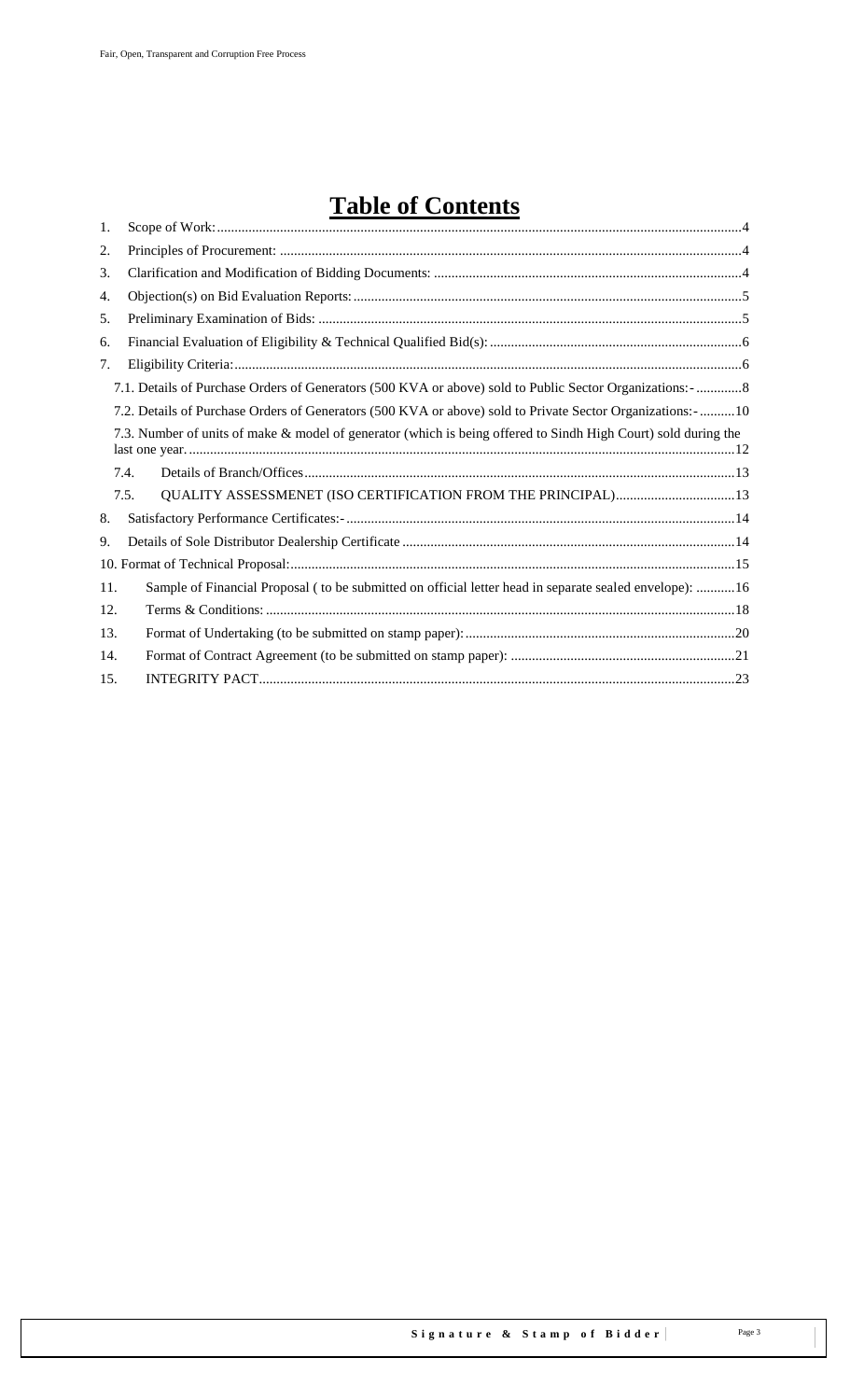### <span id="page-3-0"></span>**1. Scope of Work:**

Dear Tenderer:

|  | SHC is interested to procure following item from the interested bidders. |
|--|--------------------------------------------------------------------------|
|  |                                                                          |

| <b>Purpose &amp; Scope</b>                  | 500 KVA Prime Power diesel Generator complete<br>imported set with factory fitted canopy (Denyo,<br>Caterpillar or equivalent standard) |  |  |  |  |  |
|---------------------------------------------|-----------------------------------------------------------------------------------------------------------------------------------------|--|--|--|--|--|
|                                             | Engine: Japan/ UK/USA/France/ Italy or equivalent/<br>higher standard.                                                                  |  |  |  |  |  |
|                                             | Dg Set Coupling: Japan/ UK/USA/France/ Italy or<br>equivalent/higher standard.                                                          |  |  |  |  |  |
|                                             | <b>Alternator:</b> Japan/ UK/USA/France/<br>Italy<br><sub>or</sub><br>equivalent/ higher standard                                       |  |  |  |  |  |
| <b>Method of Procurement</b>                | Tender (Single Stage Two Envelopes Method)                                                                                              |  |  |  |  |  |
| Date of availability of tender              | Saturday 10 <sup>th</sup> April, 2021.                                                                                                  |  |  |  |  |  |
| document on website                         | http://www.sindhhighcourt.gov.pk/tender.php.                                                                                            |  |  |  |  |  |
|                                             |                                                                                                                                         |  |  |  |  |  |
| Date & time of Submission of                | On or before Monday, $26^{th}$ April, 2021 at 11:00 a.m.                                                                                |  |  |  |  |  |
| <b>Bids</b>                                 |                                                                                                                                         |  |  |  |  |  |
| Date $\&$ time of Opening of<br><b>Bids</b> | On $26^{th}$ April, 2021 at 11:30 a.m.                                                                                                  |  |  |  |  |  |
| Venue of Bid Submission &                   | Office of D.G (F&A), inside I.T Compound, Sindh                                                                                         |  |  |  |  |  |
| <b>Opening</b>                              | High Court, Saddar, Karachi.                                                                                                            |  |  |  |  |  |
| <b>Tender Fee</b>                           | Nil                                                                                                                                     |  |  |  |  |  |
| <b>Bid Security</b>                         | 5% of the bid price with all taxes in the form of                                                                                       |  |  |  |  |  |
|                                             | Deposit at Call or pay order or demand draft or a Bank                                                                                  |  |  |  |  |  |
|                                             | Guarantee as per rules.                                                                                                                 |  |  |  |  |  |
| <b>Evaluation Criteria</b>                  | Lowest evaluated bid.                                                                                                                   |  |  |  |  |  |
| <b>Estimated Cost</b>                       | Rs. 18 million approximately.                                                                                                           |  |  |  |  |  |
| Place of delivery of items                  | Sindh High Court, Karachi.                                                                                                              |  |  |  |  |  |
| <b>Expected date of delivery</b>            | 18 Weeks from the issuance of Purchase Order.                                                                                           |  |  |  |  |  |
| <b>Bid Validity Period</b>                  | 90 days from the date of opening of bids.                                                                                               |  |  |  |  |  |

### <span id="page-3-1"></span>**2. Principles of Procurement:**

Sindh High Court ensures that procurements are conducted in a *fair and transparent manner* and the object of procurement brings value for money to this Court. Hence, bidders are directed to provide soft copies of scanned tender documents and tax registration certificates.

## <span id="page-3-2"></span>**3. Clarification and Modification of Bidding Documents:**

Bidding Document has been prepared by Procurement Committee as per rules. Clarifications (if any) for contents of bidding documents etc. may be sent to the Procurement Committee through Registrar, High Court in writing, at least five calendar days prior to the date of opening of bid. Clarification in response to a query shall be uploaded on the official website of Sindh High Court. All bidders are advised to visit the website of Sindh High Court for keeping them updated.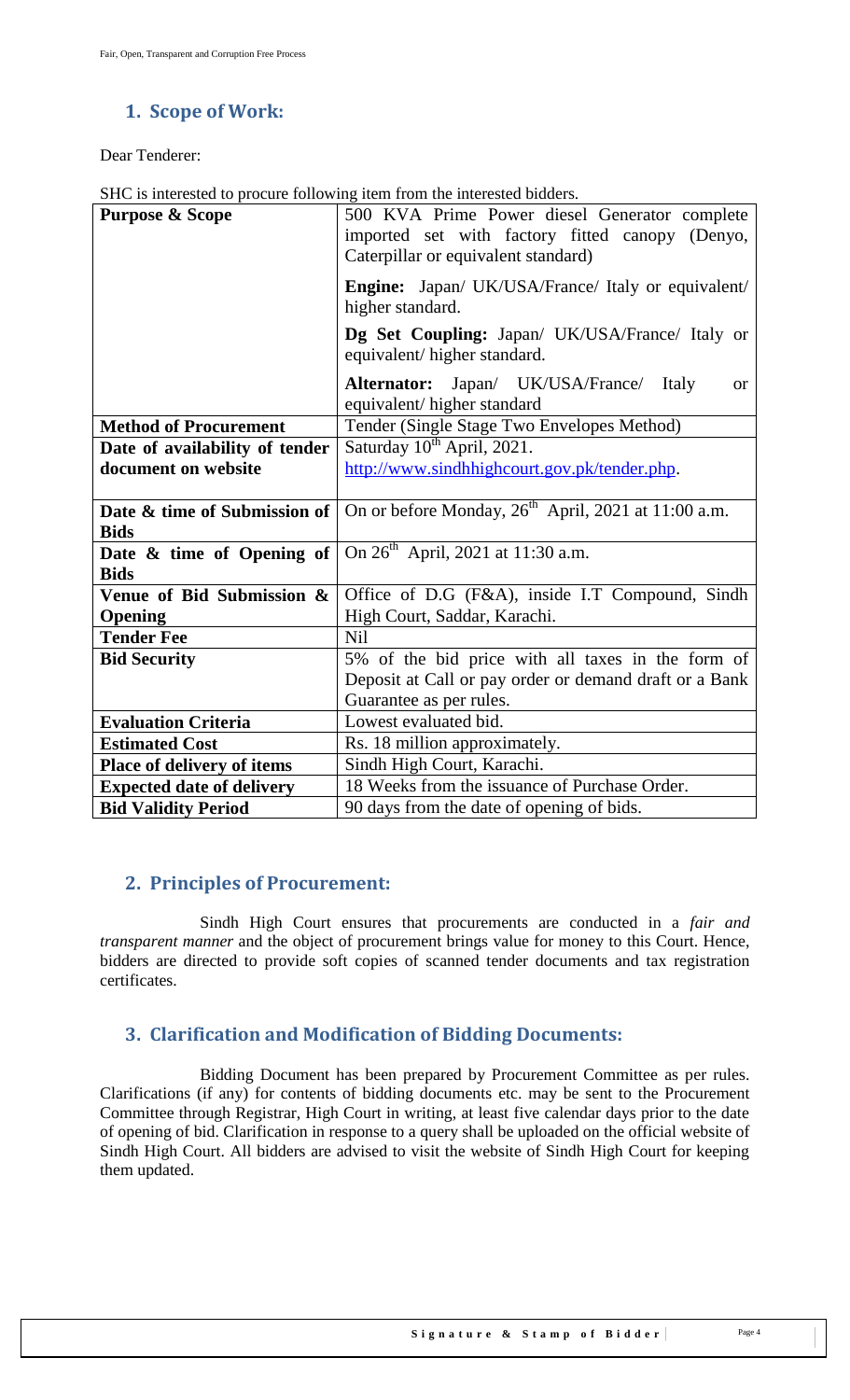It is stated that contents of bidding documents have been carefully read  $\&$ understood. All queries have been properly answered by the concerned Officers of Sindh High Court well before in time. We do not have any objections on the contents of the biding documents. **Name: Designation: Signature & stamp**

### <span id="page-4-0"></span>**4. Objection(s) on Bid Evaluation Reports:**

 Bid Receiving Time Sheet, Bid Attendance Sheet, Eligibility Criteria Report, Technical Bid Evaluation Report and Financial Bid Evaluation Report shall be uploaded on the official website of High Court of Sindh. Objection(s) if any should be submitted within THREE (03) working days of uploading of reports. Thereafter, no objection shall be entertained.

It is undertaken that it is our responsibility to download the above mentioned bid reports from the official website of Sindh High Court. It is also undertaken that objection (s) if any will be submitted within THREE (03) working days of uploading of reports and we will not submit any objection after the lapse of time.

| <b>Name</b>        |  |
|--------------------|--|
|                    |  |
| <b>Designation</b> |  |
| <b>Cell Number</b> |  |
|                    |  |
| Signature & stamp  |  |
|                    |  |

### <span id="page-4-1"></span>**5. Preliminary Examination of Bids:**

 Procurement Committee shall examine the bids to confirm that all required documents (soft & hard copies) and specifications/ technical documentation requested in bidding documents have been provided, and to determine the completeness of each document submitted. If any of the required documents or information is missing, the bid shall be rejected as per rules. Further, Sindh High Court shall examine the Bid to confirm that all terms and conditions specified in the bidding documents have been accepted by the Bidder without any material deviation or reservation subject to rules.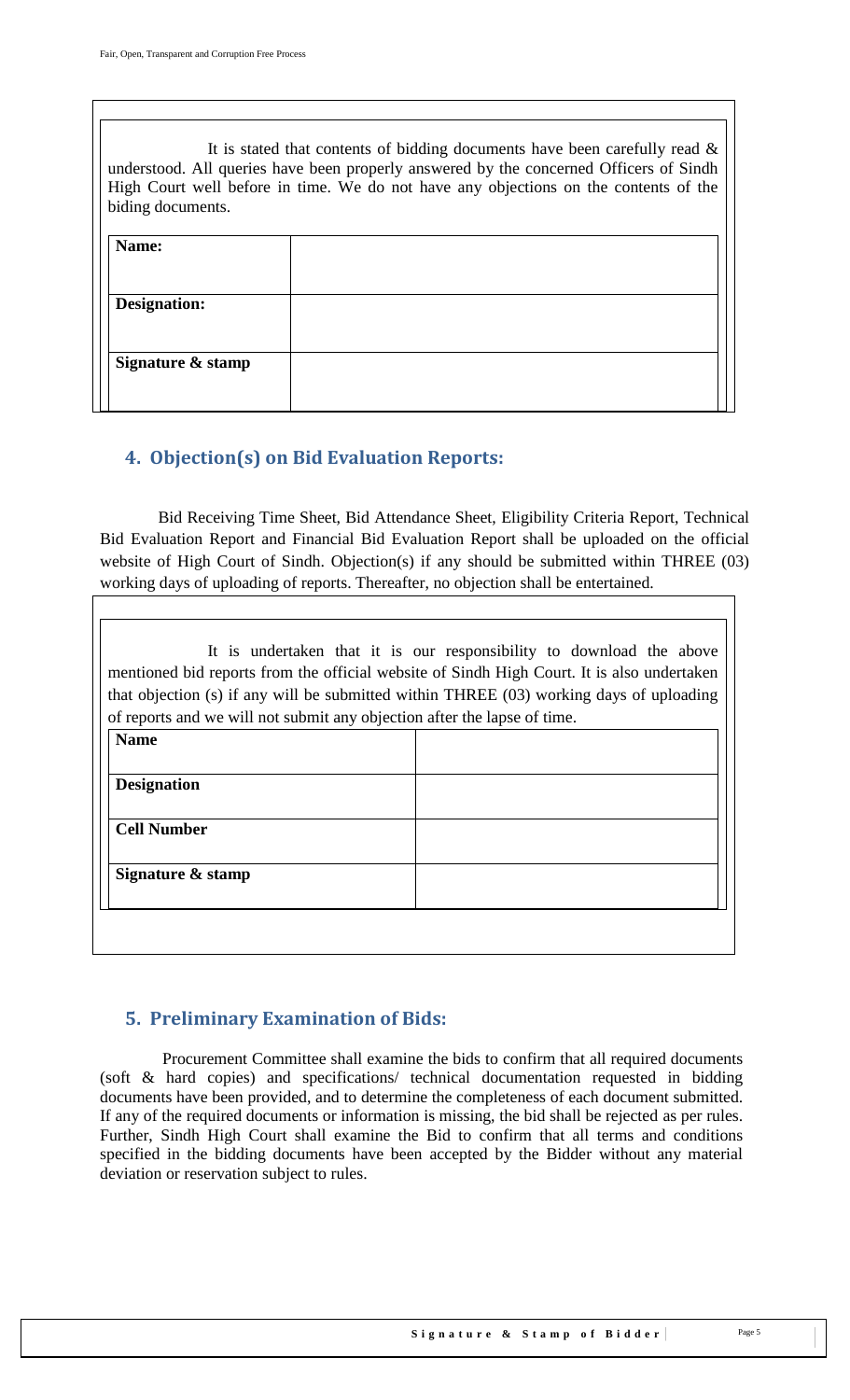### <span id="page-5-0"></span>**6. Financial Evaluation of Eligibility & Technical Qualified Bid(s):**

 **Financial Evaluation of eligibility and technically qualified Bid (s) shall be done on the basis of TOTAL AMOUNT (WITH ALL TAXES), as per format of financial proposal of this tender document**. All government taxes shall be applicable as per rules. Tender may be awarded to the lowest technically bidder (s) subject to fulfillment of all the terms & conditions of bidding documents and specifications/ requirements of Sindh High Court as mentioned in bidding documents.

### <span id="page-5-1"></span>**7. Eligibility Criteria:**

Mandatory Requirements:-

Following certificate/ documents are mandatory for participating in the tender.

- 1. NTN Certificate.
- 2. Sales Tax Certificate.
- 3. SRB Certificate.
- 4. Engineering Council Certificate.
- 5. Affidavit on given format on stamp paper.
- 6. Contract Agreement on stamp paper.

| S#             | <b>Particulars</b>                                                                                                                                 | Flag         | <b>Maximum</b><br><b>Marks</b> | Self-<br>marking<br>(to be<br>filled by<br>the<br>bidder) | <b>Marks obtained</b><br>(to be filled by<br>the Committee<br>after evaluation) |
|----------------|----------------------------------------------------------------------------------------------------------------------------------------------------|--------------|--------------------------------|-----------------------------------------------------------|---------------------------------------------------------------------------------|
| $\mathbf{1}$   | <b>TYPE OF ORGANIZATION:-</b><br>(Private Limited= 10, Partnership=5,<br>Proprietorship=2)                                                         | $\mathbf{A}$ | 10                             |                                                           |                                                                                 |
| $\overline{2}$ | <b>QUALITY ASSESSMENET</b><br>(ISO CERTIFICATION FROM<br><b>THE PRINCIPAL):-</b><br><b>ISO 9001</b><br>ISO 14001<br>(5 marks for each certificate) | B            | 10                             |                                                           |                                                                                 |
| 3              | <b>SOLE</b><br><b>DISTRIBUTOR/</b><br><b>DEALERS:-</b><br>(Sole Distributor= 10 marks)<br>Dealership= 05 marks)                                    | $\mathbf C$  | 10                             |                                                           |                                                                                 |
| $\overline{4}$ | <b>BRANCH OFFICE:-</b><br>Four cities $= 10$ Marks<br>Three cities $= 8$<br>Two cities $= 6$ Marks<br>Less than two $= 0$ Marks                    | D            | 10                             |                                                           |                                                                                 |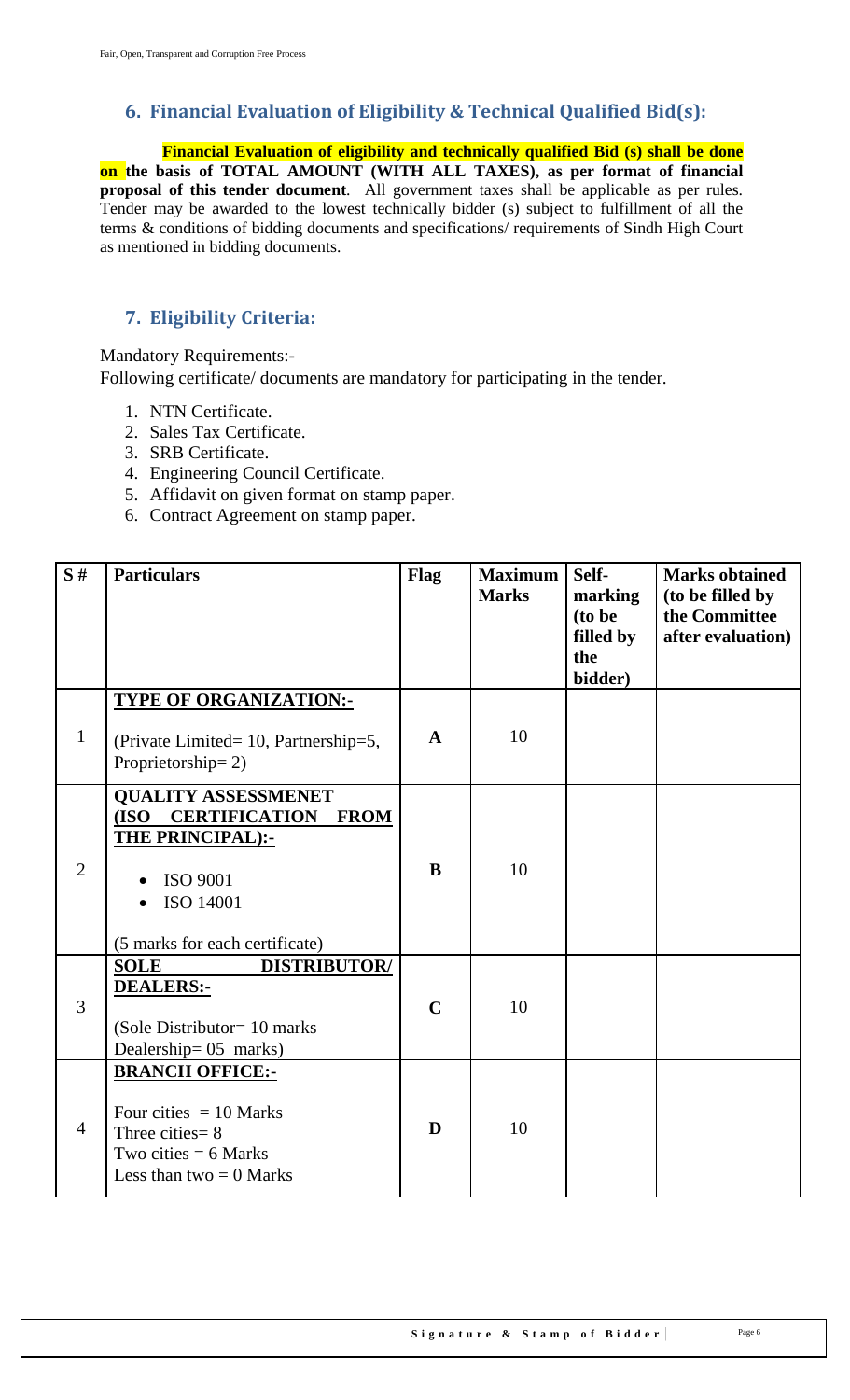| 5      | <b>AUDITED</b><br><b>FINANCIAL</b><br><b>STATEMENTS:-</b><br>Last Five Years Audited Report.<br>$(1$ Year audited report = 02 marks.<br>2 Years audited report = $04$ marks.<br>3 Years audited report = $06$ marks.<br>4 Years audited report = $08$ marks.<br>5 Years audited report = $10$ marks.)                                                                                                                                                                                                               | F           | 10 |  |
|--------|---------------------------------------------------------------------------------------------------------------------------------------------------------------------------------------------------------------------------------------------------------------------------------------------------------------------------------------------------------------------------------------------------------------------------------------------------------------------------------------------------------------------|-------------|----|--|
| 6      | <b>ANNUAL TURNOVER</b><br><b>(SALES)</b><br>OF GENERATORS) IN LAST 3<br><b>YEARS:-</b><br>More than $500$ million=10 marks<br>400 to 500 million = $8$ marks<br>300 to 400 million=6 marks<br>200 to 300 million=4 marks<br>Less than 200 million = $0$ mark)                                                                                                                                                                                                                                                       | G           | 10 |  |
| $\tau$ | <b>INCOME TAX RETURN</b><br>Income tax return $2020 = 10$ Marks<br>Income tax return $2019 = 5$ Marks                                                                                                                                                                                                                                                                                                                                                                                                               | I           | 10 |  |
| 8      | <b>PURCHASE ORDERS:-</b><br>Attested<br>Purchase<br>Orders<br>of<br>(500)<br>KVA or<br>above)<br>generators<br>delivered<br>Public<br>Sector<br>to<br>Organizations / Private Sector during<br>the last five years.<br>(In case, attested purchase order (s)<br>from the concerned organization is/<br>are not available then delivery challan<br>(s) of the same purchase order is/ are<br>mandatory)<br>(20 PO OR MORE= 20 marks)<br>15 TO 19 PO= 15 marks<br>10 TO 14 PO= 10 marks<br>Less than $10$ PO= 5 mark) | $\mathbf J$ | 20 |  |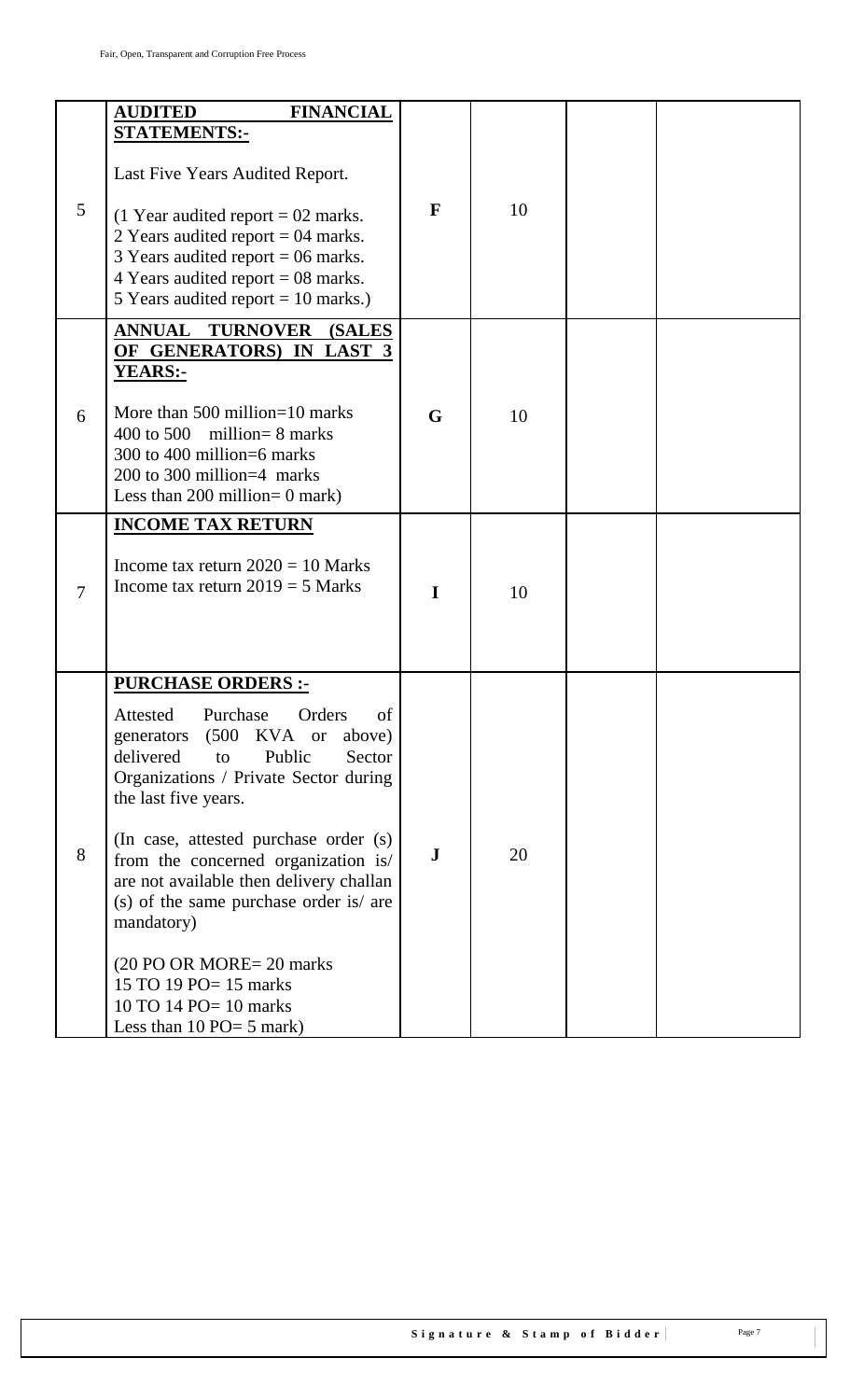|   | <b>PURCHASE ORDERS OF</b><br><b>SIMILAR MODEL OF</b><br><b>GENERATOR:-</b><br>Attested Purchase Orders of similar<br>model of Generator which is being<br>offered to Sindh High Court through<br>this tender.                               |             |    |  |
|---|---------------------------------------------------------------------------------------------------------------------------------------------------------------------------------------------------------------------------------------------|-------------|----|--|
| 9 | (In case, attested purchase order (s)<br>from the concerned organization is/<br>are not available then delivery challan<br>(s) of the same purchase order is/ are<br>mandatory)<br>$(1 PO = 02 marks$<br>$10 \text{ PO} = 10 \text{ marks}$ | $\mathbf K$ | 10 |  |
|   | Passing Marks=70%                                                                                                                                                                                                                           |             |    |  |

# <span id="page-7-0"></span>**7.1. Details of Purchase Orders of Generators (500 KVA or above) sold to Public Sector Organizations:-**

Please be informed that Purchase Orders shall not be considered if the following column (s) are left blank. Kindly use extra sheets if so required.

|                |                       | $\frac{10}{100}$ and the brannel random $\frac{100}{100}$ on $\frac{100}{100}$ in $\frac{100}{100}$ |                 | $rac{1}{2}$               |                          |
|----------------|-----------------------|-----------------------------------------------------------------------------------------------------|-----------------|---------------------------|--------------------------|
| S.             | Purchase Order   Date | of                                                                                                  | <b>Delivery</b> | <b>Name</b>               | $\&$ Is PO attested from |
| #              | issued                | by   Purchase                                                                                       | Challan         | Contact No of $\vert$ the | concerned                |
|                | (Name                 | of   Order                                                                                          | <b>Number</b>   | Focal Person              | organization?            |
|                | Organization)         |                                                                                                     | & Date          | for verification          |                          |
|                |                       |                                                                                                     |                 | of PO                     |                          |
| 1              |                       |                                                                                                     |                 |                           |                          |
|                |                       |                                                                                                     |                 |                           |                          |
|                |                       |                                                                                                     |                 |                           |                          |
|                |                       |                                                                                                     |                 |                           |                          |
|                |                       |                                                                                                     |                 |                           |                          |
|                |                       |                                                                                                     |                 |                           |                          |
|                |                       |                                                                                                     |                 |                           |                          |
|                |                       |                                                                                                     |                 |                           |                          |
|                |                       |                                                                                                     |                 |                           |                          |
| $\overline{2}$ |                       |                                                                                                     |                 |                           |                          |
|                |                       |                                                                                                     |                 |                           |                          |
|                |                       |                                                                                                     |                 |                           |                          |
|                |                       |                                                                                                     |                 |                           |                          |
|                |                       |                                                                                                     |                 |                           |                          |
|                |                       |                                                                                                     |                 |                           |                          |
|                |                       |                                                                                                     |                 |                           |                          |
|                |                       |                                                                                                     |                 |                           |                          |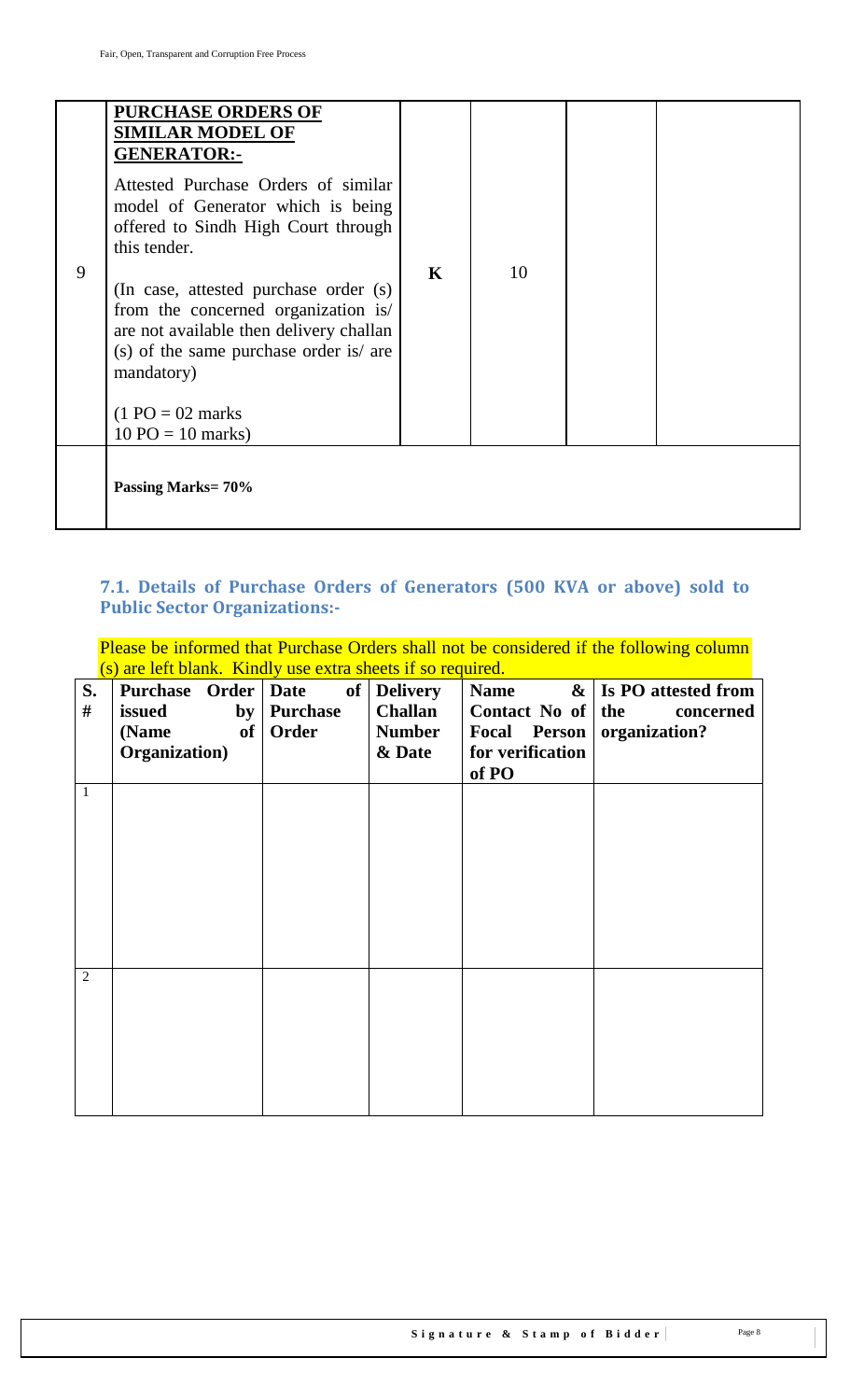| $\overline{\mathbf{3}}$ |  |  |  |
|-------------------------|--|--|--|
|                         |  |  |  |
|                         |  |  |  |
|                         |  |  |  |
|                         |  |  |  |
|                         |  |  |  |
|                         |  |  |  |
|                         |  |  |  |
|                         |  |  |  |
|                         |  |  |  |
|                         |  |  |  |
|                         |  |  |  |
|                         |  |  |  |
|                         |  |  |  |
| $\overline{4}$          |  |  |  |
|                         |  |  |  |
|                         |  |  |  |
|                         |  |  |  |
|                         |  |  |  |
|                         |  |  |  |
|                         |  |  |  |
|                         |  |  |  |
|                         |  |  |  |
|                         |  |  |  |
|                         |  |  |  |
|                         |  |  |  |
|                         |  |  |  |
|                         |  |  |  |
| $\overline{5}$          |  |  |  |
|                         |  |  |  |
|                         |  |  |  |
|                         |  |  |  |
|                         |  |  |  |
|                         |  |  |  |
|                         |  |  |  |
|                         |  |  |  |
|                         |  |  |  |
|                         |  |  |  |
|                         |  |  |  |
| $6\phantom{1}6$         |  |  |  |
|                         |  |  |  |
|                         |  |  |  |
|                         |  |  |  |
|                         |  |  |  |
|                         |  |  |  |
|                         |  |  |  |
|                         |  |  |  |
| $\overline{7}$          |  |  |  |
|                         |  |  |  |
|                         |  |  |  |
|                         |  |  |  |
|                         |  |  |  |
| $\overline{\mathbf{8}}$ |  |  |  |
|                         |  |  |  |
|                         |  |  |  |
|                         |  |  |  |
|                         |  |  |  |
|                         |  |  |  |
|                         |  |  |  |
|                         |  |  |  |
| $\overline{9}$          |  |  |  |
|                         |  |  |  |
|                         |  |  |  |
|                         |  |  |  |
|                         |  |  |  |
|                         |  |  |  |
|                         |  |  |  |
|                         |  |  |  |
|                         |  |  |  |
|                         |  |  |  |
|                         |  |  |  |
|                         |  |  |  |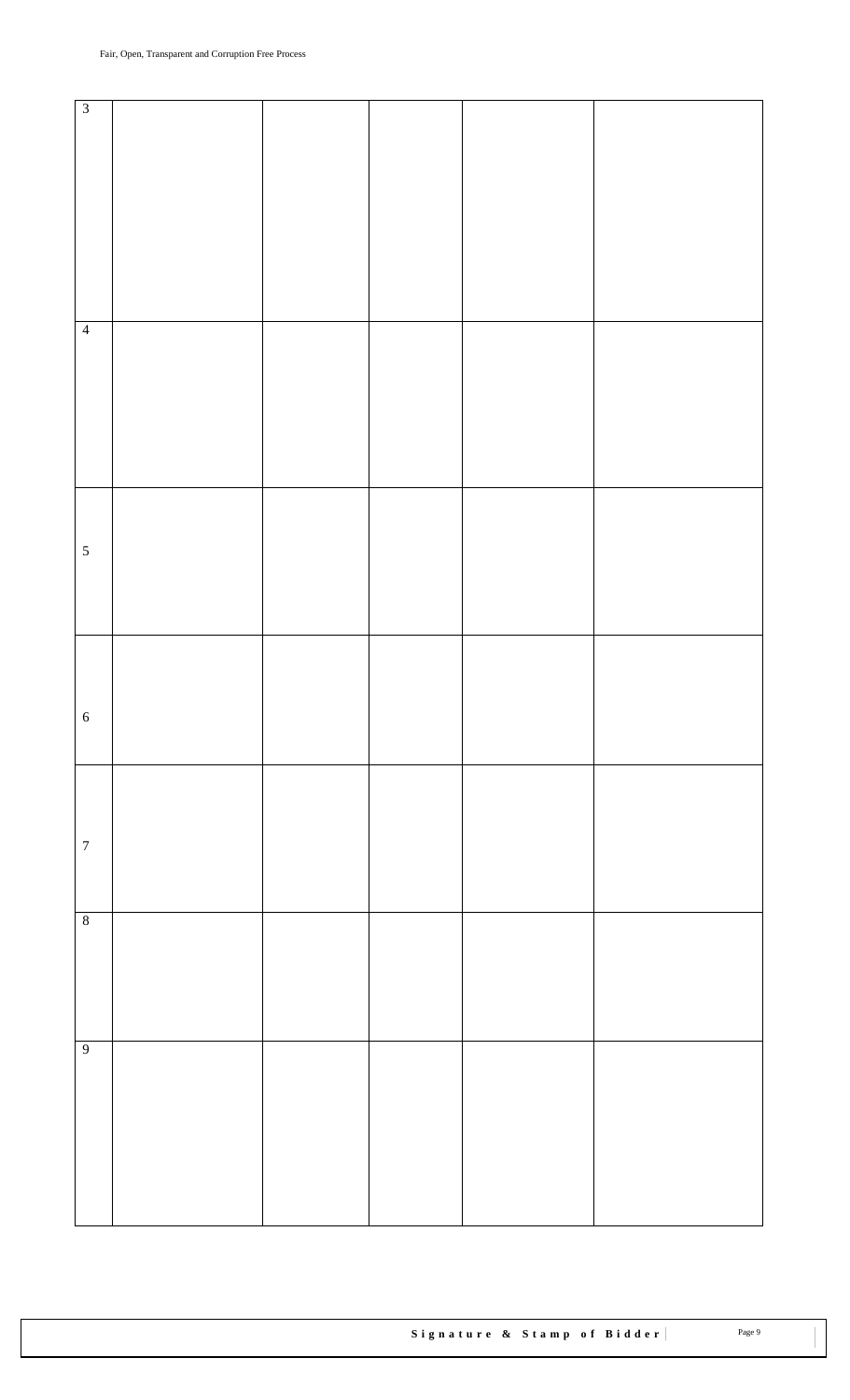| 10 |  |  |  |
|----|--|--|--|
|    |  |  |  |
|    |  |  |  |
|    |  |  |  |
|    |  |  |  |
|    |  |  |  |
|    |  |  |  |
|    |  |  |  |

# <span id="page-9-0"></span>**7.2. Details of Purchase Orders of Generators (500 KVA or above) sold to Private Sector Organizations:-**

Please be informed that Purchase Orders shall not be considered if the following columns (s) are left blank. Kindly use extra

| S.             | Purchase Order   Date | of              | <b>Delivery</b> | Name $\&$ Contact   Is PO | attested      |
|----------------|-----------------------|-----------------|-----------------|---------------------------|---------------|
| $\#$           | issued<br>by          | <b>Purchase</b> | <b>Challan</b>  | <b>No of Focal Person</b> | from<br>the   |
|                | (Name<br>of           | Order           | <b>Number</b>   | for verification of       | concerned     |
|                | Organization)         |                 | & Date          | PO                        | organization? |
| $1\,$          |                       |                 |                 |                           |               |
|                |                       |                 |                 |                           |               |
| $\overline{2}$ |                       |                 |                 |                           |               |
| $\overline{3}$ |                       |                 |                 |                           |               |
| $\overline{4}$ |                       |                 |                 |                           |               |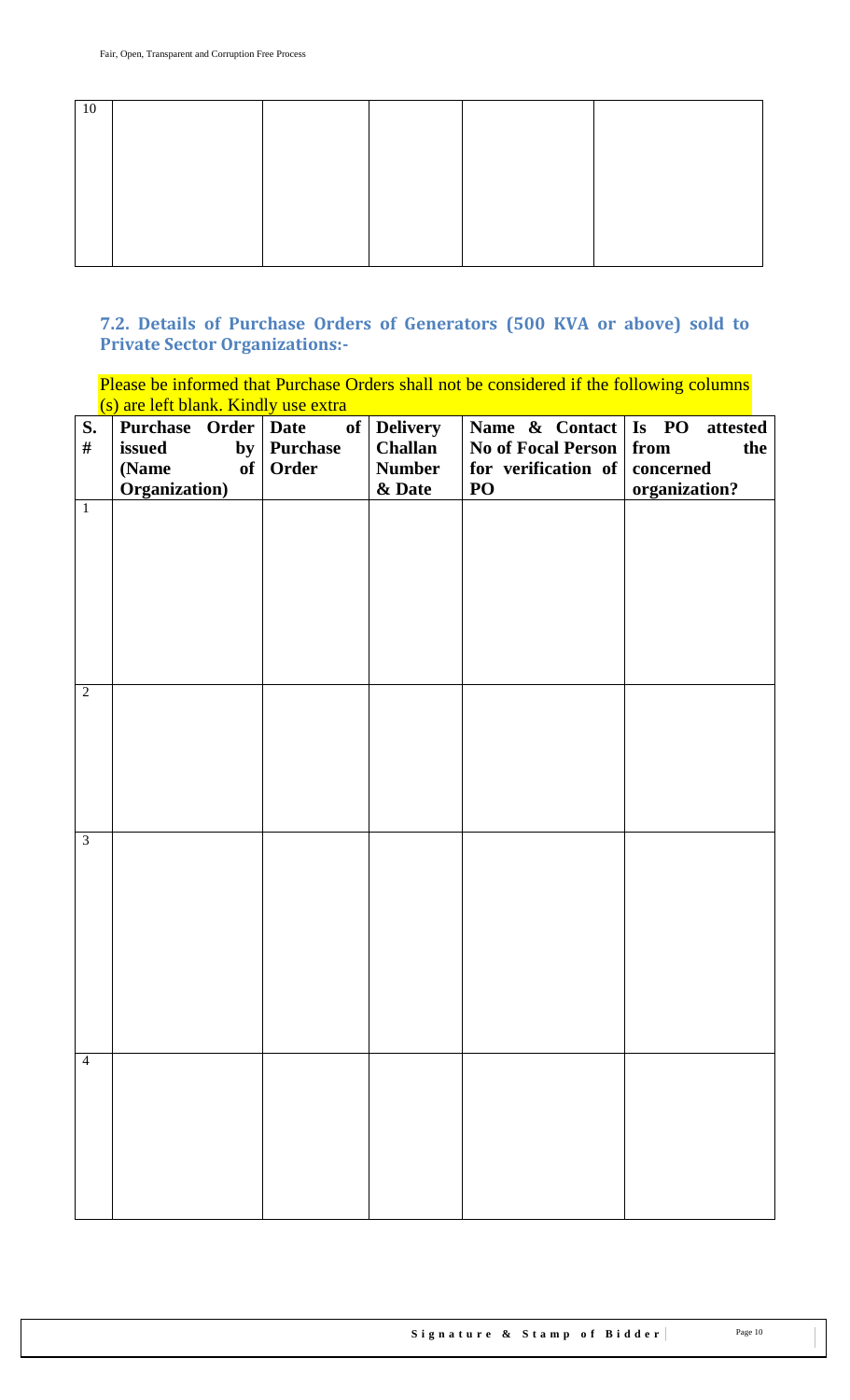| $\sqrt{5}$       |  |  |  |
|------------------|--|--|--|
|                  |  |  |  |
|                  |  |  |  |
|                  |  |  |  |
|                  |  |  |  |
|                  |  |  |  |
|                  |  |  |  |
|                  |  |  |  |
|                  |  |  |  |
| $\sqrt{6}$       |  |  |  |
|                  |  |  |  |
|                  |  |  |  |
|                  |  |  |  |
|                  |  |  |  |
|                  |  |  |  |
|                  |  |  |  |
| $\boldsymbol{7}$ |  |  |  |
|                  |  |  |  |
|                  |  |  |  |
|                  |  |  |  |
| $\sqrt{8}$       |  |  |  |
|                  |  |  |  |
|                  |  |  |  |
|                  |  |  |  |
|                  |  |  |  |
|                  |  |  |  |
| $\overline{9}$   |  |  |  |
|                  |  |  |  |
|                  |  |  |  |
|                  |  |  |  |
|                  |  |  |  |
|                  |  |  |  |
|                  |  |  |  |
|                  |  |  |  |
|                  |  |  |  |
|                  |  |  |  |
| $\overline{10}$  |  |  |  |
|                  |  |  |  |
|                  |  |  |  |
|                  |  |  |  |
|                  |  |  |  |
|                  |  |  |  |
|                  |  |  |  |
|                  |  |  |  |
|                  |  |  |  |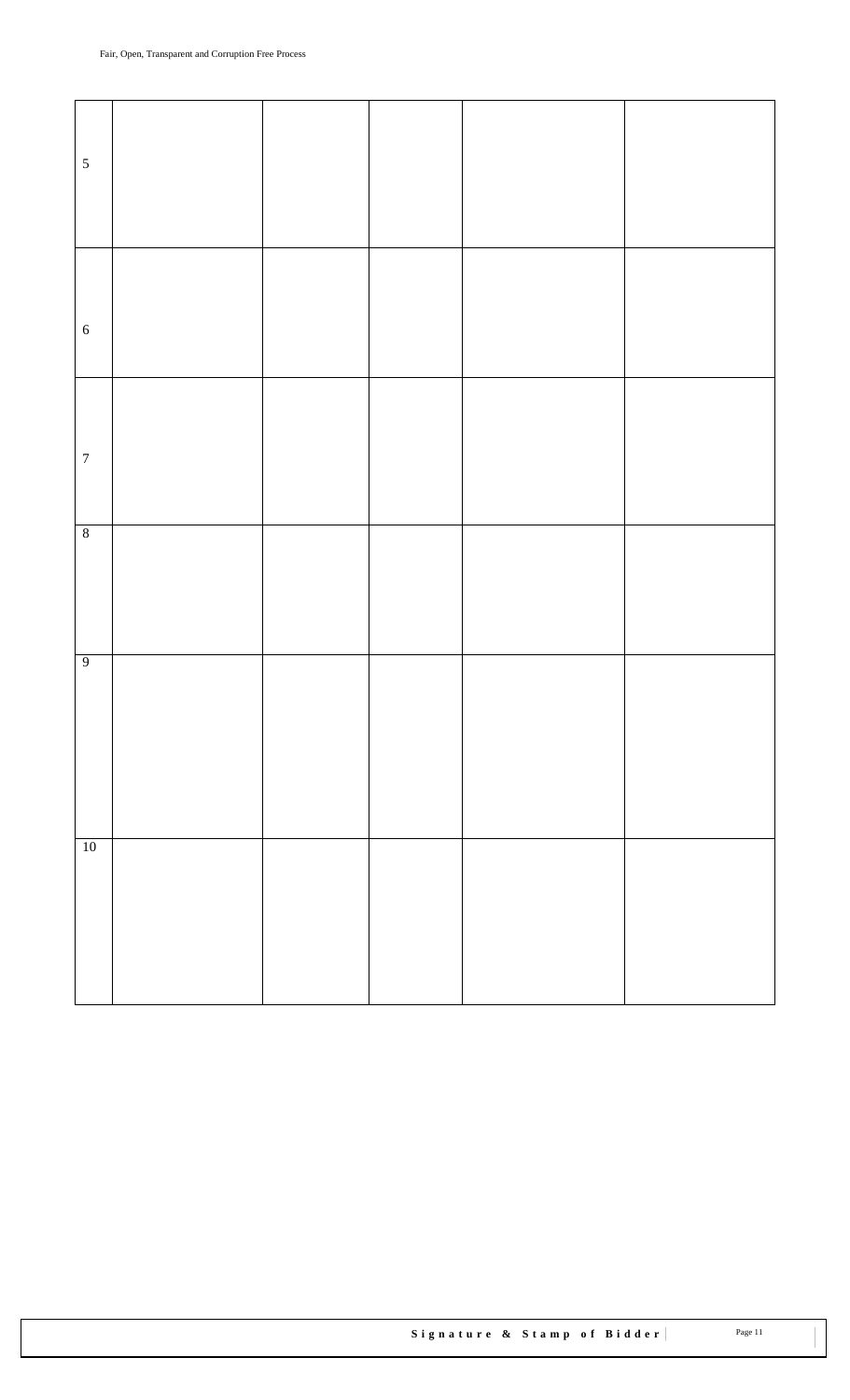# <span id="page-11-0"></span>**7.3. Number of units of make & model of generator (which is being offered to Sindh High Court) sold during the last one year.**

| S.<br>$\#$     | Purchase Order   Date<br>issued<br>by<br>of<br>(Name | of<br><b>Purchase</b><br>Order | <b>Delivery</b><br><b>Challan</b><br><b>Number</b> | <b>Name</b><br>$\boldsymbol{\&}$<br>Contact No of<br><b>Focal Person for</b> | Is PO attested<br>from<br>the<br>concerned |
|----------------|------------------------------------------------------|--------------------------------|----------------------------------------------------|------------------------------------------------------------------------------|--------------------------------------------|
|                | Organization)                                        |                                | & Date                                             | verification<br>$\bf{PO}$                                                    | of organization?                           |
| $\overline{1}$ |                                                      |                                |                                                    |                                                                              |                                            |
|                |                                                      |                                |                                                    |                                                                              |                                            |
|                |                                                      |                                |                                                    |                                                                              |                                            |
|                |                                                      |                                |                                                    |                                                                              |                                            |
|                |                                                      |                                |                                                    |                                                                              |                                            |
| $\overline{2}$ |                                                      |                                |                                                    |                                                                              |                                            |
|                |                                                      |                                |                                                    |                                                                              |                                            |
|                |                                                      |                                |                                                    |                                                                              |                                            |
|                |                                                      |                                |                                                    |                                                                              |                                            |
| $\overline{3}$ |                                                      |                                |                                                    |                                                                              |                                            |
|                |                                                      |                                |                                                    |                                                                              |                                            |
|                |                                                      |                                |                                                    |                                                                              |                                            |
|                |                                                      |                                |                                                    |                                                                              |                                            |
|                |                                                      |                                |                                                    |                                                                              |                                            |
|                |                                                      |                                |                                                    |                                                                              |                                            |
| $\overline{4}$ |                                                      |                                |                                                    |                                                                              |                                            |
|                |                                                      |                                |                                                    |                                                                              |                                            |
|                |                                                      |                                |                                                    |                                                                              |                                            |
|                |                                                      |                                |                                                    |                                                                              |                                            |
|                |                                                      |                                |                                                    |                                                                              |                                            |
|                |                                                      |                                |                                                    |                                                                              |                                            |
| $\sqrt{5}$     |                                                      |                                |                                                    |                                                                              |                                            |
|                |                                                      |                                |                                                    |                                                                              |                                            |
|                |                                                      |                                |                                                    |                                                                              |                                            |
|                |                                                      |                                |                                                    |                                                                              |                                            |
| $\sqrt{6}$     |                                                      |                                |                                                    |                                                                              |                                            |
|                |                                                      |                                |                                                    |                                                                              |                                            |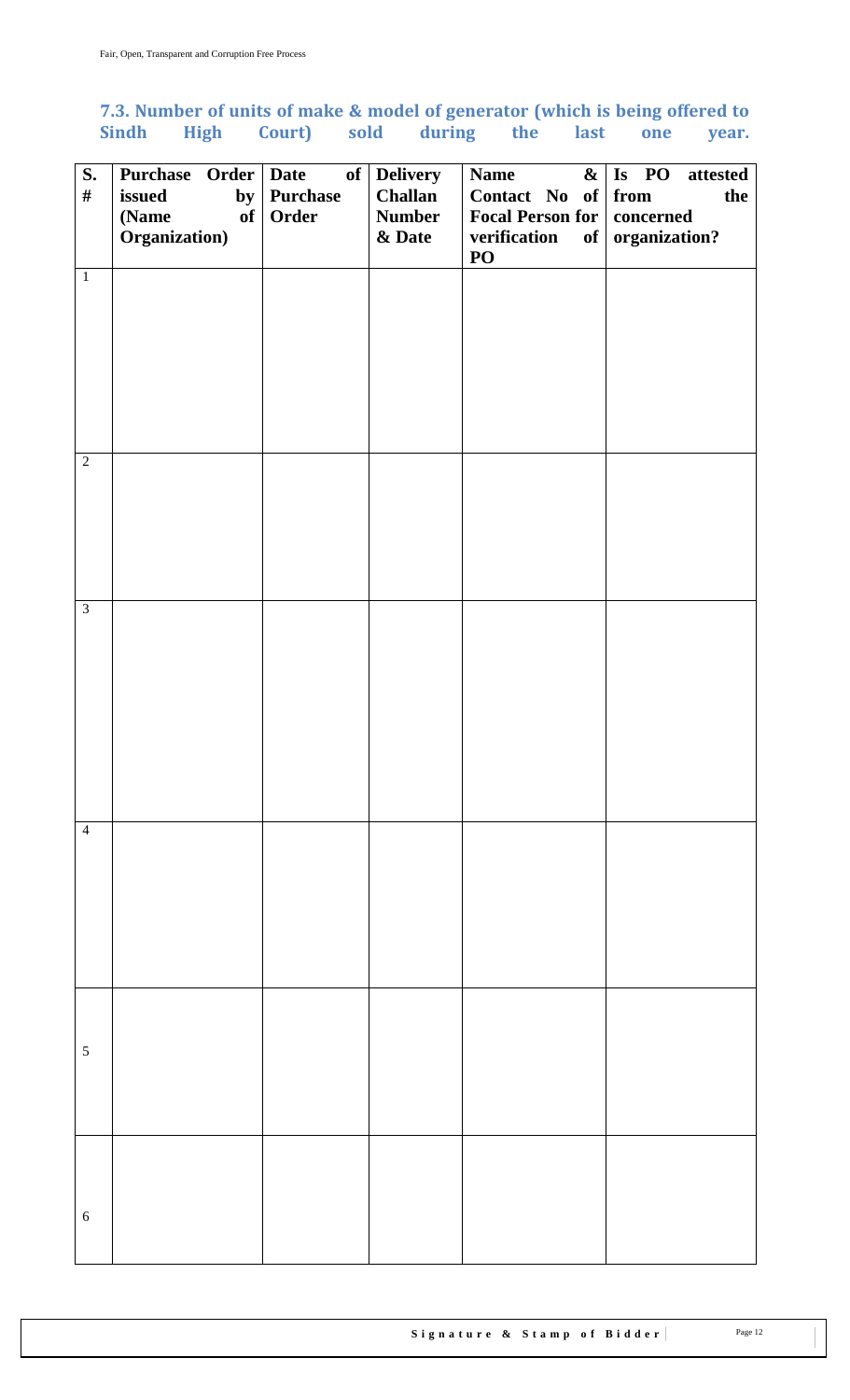| $\boldsymbol{7}$ |  |  |  |
|------------------|--|--|--|
| $\boldsymbol{8}$ |  |  |  |
| $\overline{9}$   |  |  |  |
| $10\,$           |  |  |  |

# <span id="page-12-0"></span>**7.4. Details of Branch/Offices**

| <b>S. No.</b> | <b>Address of Branch/ Office</b> | <b>Telephone No</b> | Fax/E-mail |
|---------------|----------------------------------|---------------------|------------|
|               |                                  |                     |            |
|               |                                  |                     |            |
|               |                                  |                     |            |
|               |                                  |                     |            |
|               |                                  |                     |            |

# <span id="page-12-1"></span>**7.5. QUALITY ASSESSMENET (ISO CERTIFICATION FROM THE PRINCIPAL)**

| <b>S.No   ISO Certification Name</b> | <b>Details</b> |
|--------------------------------------|----------------|
|                                      |                |
|                                      |                |
|                                      |                |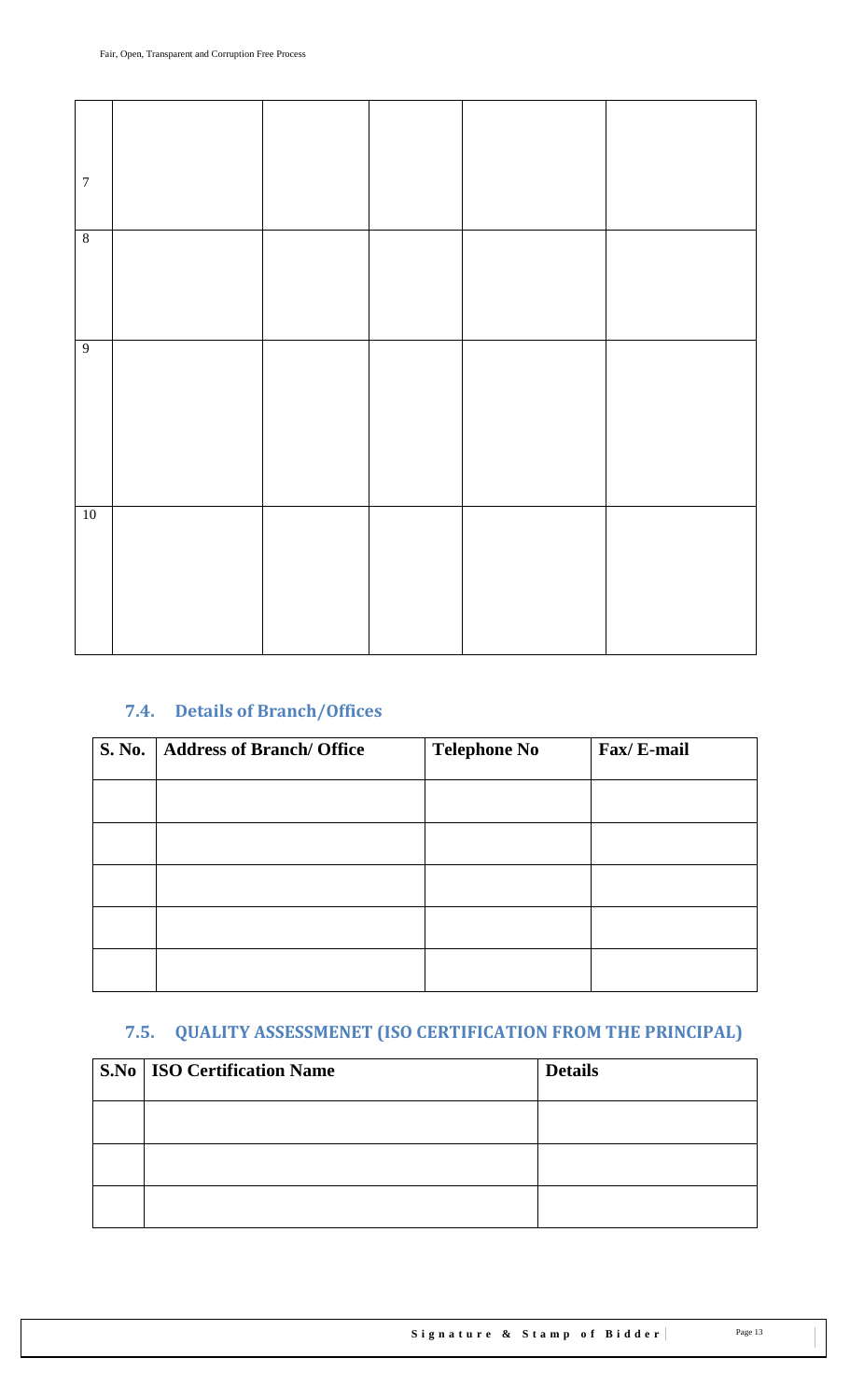<span id="page-13-0"></span>

| S.No           | o. Sausiación y Periormance del unicates:-<br>Certificate issued by | <b>Date of Certificate</b> | Name & Phone Number of<br><b>Focal Person for verification</b> |
|----------------|---------------------------------------------------------------------|----------------------------|----------------------------------------------------------------|
| $\mathbf{1}$   |                                                                     |                            |                                                                |
| $\overline{2}$ |                                                                     |                            |                                                                |
| $\overline{4}$ |                                                                     |                            |                                                                |
| 5              |                                                                     |                            |                                                                |
| 6              |                                                                     |                            |                                                                |
| $\overline{7}$ |                                                                     |                            |                                                                |
| $\overline{8}$ |                                                                     |                            |                                                                |
| $\overline{9}$ |                                                                     |                            |                                                                |
| $10\,$         |                                                                     |                            |                                                                |

### **8. Satisfactory Performance Certificates:-**

# <span id="page-13-1"></span>**9. Details of Sole Distributor Dealership Certificate**

| <b>Type of Certificate</b>       |  |
|----------------------------------|--|
| (Sole Distributor or Dealership) |  |
| Date of issuance of Certificate  |  |
| Date of expiry of Certificate    |  |
| <b>Certificate Number</b>        |  |
| <b>Certificate issued by</b>     |  |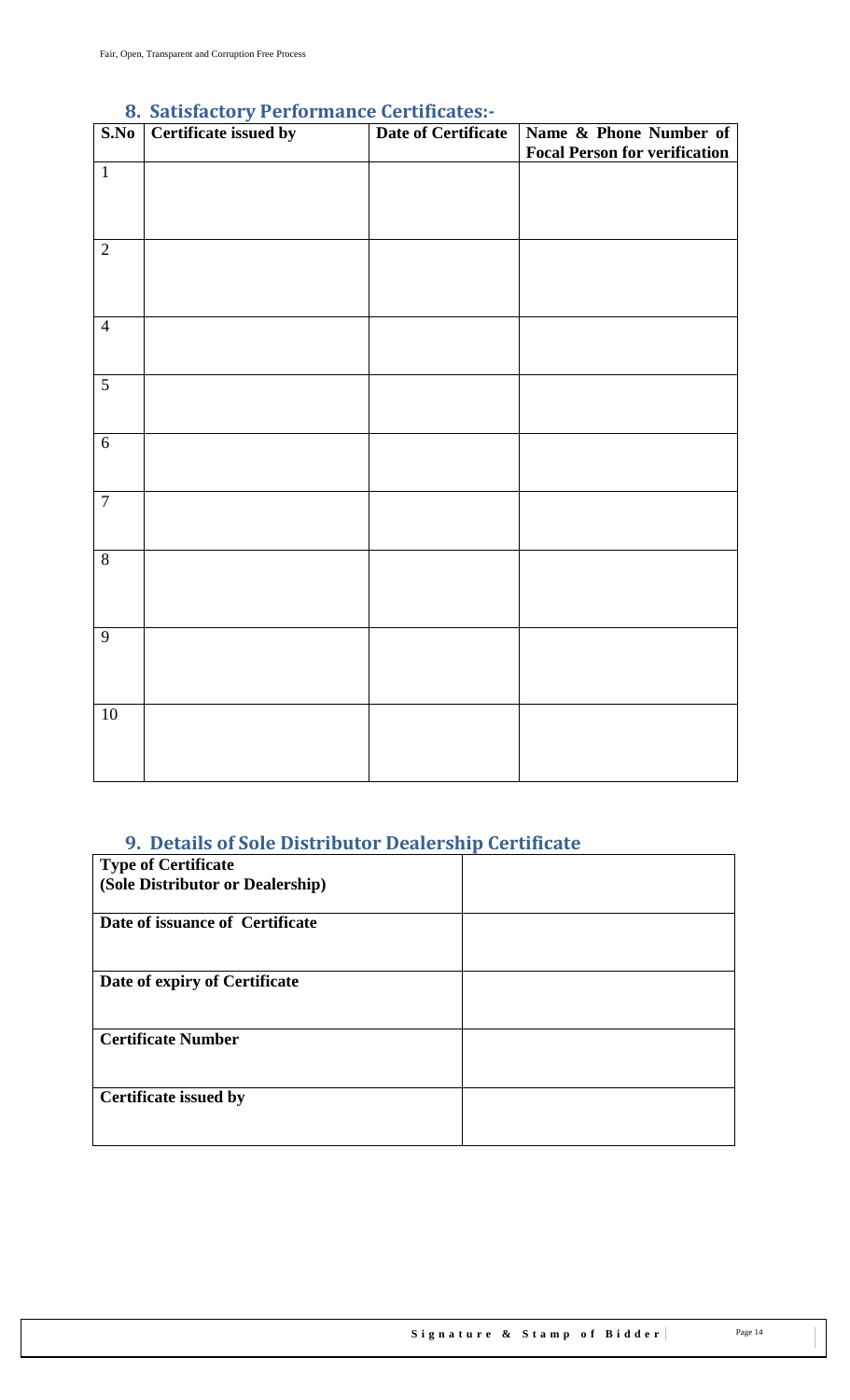# <span id="page-14-0"></span>**10. Format of Technical Proposal:**

Bidders are required to submit lot wise technical proposal as per following format. Technical Proposal submitted on any other format shall be rejected being non-responsive.

| <b>Requirement of Sindh High Court</b>       |                                     | <b>Specifications offered by bidder</b> |
|----------------------------------------------|-------------------------------------|-----------------------------------------|
| <b>Features</b>                              | <b>Details</b>                      |                                         |
| <b>Model</b>                                 | Complete<br>imported                |                                         |
|                                              | assembled generator set             |                                         |
|                                              | fitted<br>with<br>factory           |                                         |
|                                              | (Denyo,<br>canopy                   |                                         |
|                                              | Caterpillar<br>or                   |                                         |
|                                              | equivalent standard)                |                                         |
| <b>Prime Power</b>                           | Minimum 500 KVA                     |                                         |
| <b>DGSET</b><br><b>Manufacturing</b><br>Year | 2020-2021                           |                                         |
| <b>Engine</b>                                | Japan/                              |                                         |
|                                              | UK/USA/France/ Italy                |                                         |
|                                              | or equivalent/ higher               |                                         |
|                                              | standard.                           |                                         |
| <b>Alternator</b>                            | Japan/                              |                                         |
|                                              | UK/USA/France/ Italy                |                                         |
|                                              | or equivalent/ higher               |                                         |
|                                              | standard                            |                                         |
| <b>Number of</b><br><b>Phases</b>            | 3-Phase, 4-Wire                     |                                         |
| <b>Built in weather</b>                      | The<br>generator<br>and             |                                         |
| & sound proof                                | electrical<br>components            |                                         |
| factory fitted                               | should fully enclose in             |                                         |
| imported                                     | solid-steel<br>factory<br>a         |                                         |
| Canopy.                                      | fitted imported (or                 |                                         |
|                                              | equivalent<br>standard)             |                                         |
|                                              | weather & sound proof               |                                         |
|                                              | canopy                              |                                         |
| <b>Fuel Tank</b>                             | 700 liters or higher                |                                         |
| Capacity (L)                                 |                                     |                                         |
| <b>Maintenance</b>                           | All daily maintenance               |                                         |
|                                              | requirements can<br>be              |                                         |
|                                              | performed from<br>one               |                                         |
|                                              | side of the machine.                |                                         |
|                                              | There should be full                |                                         |
|                                              | access to the engine.               |                                         |
|                                              | Should have external                |                                         |
|                                              | drain plugs for oil, fuel           |                                         |
|                                              | and water<br>SO<br>that             |                                         |
|                                              | routine<br>maintenance              |                                         |
|                                              | be performed<br>can                 |                                         |
|                                              | easily. For<br>major                |                                         |
|                                              | engine overhauls, the               |                                         |
|                                              | canopy (bonnet) can be<br>unbolted. |                                         |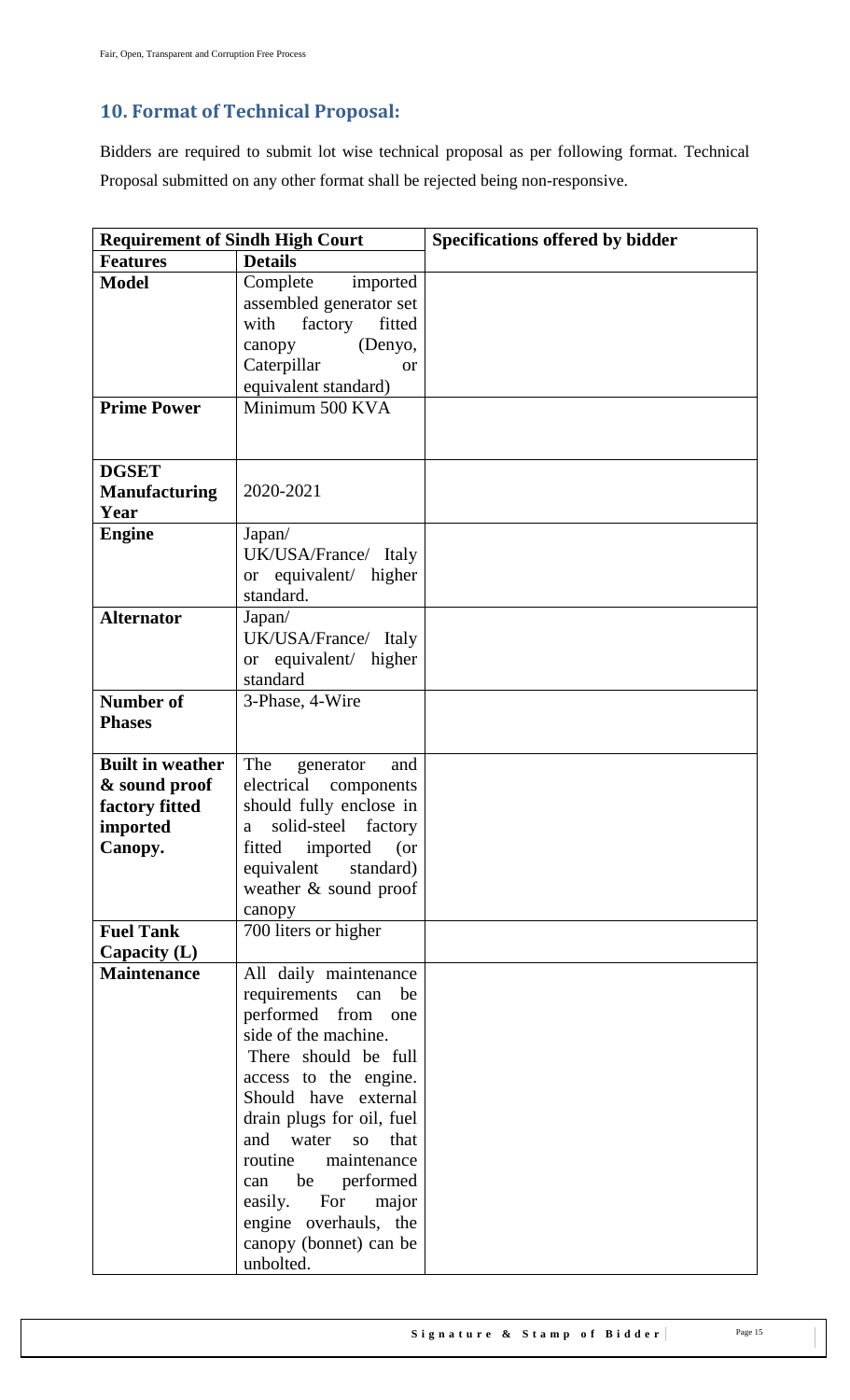| <b>Auto Protection</b>                    | In-built<br>emergency<br>system to detect low oil<br>pressure, high water<br>temperature, charging<br>failure etc. |  |
|-------------------------------------------|--------------------------------------------------------------------------------------------------------------------|--|
| <b>Batteries</b><br>(Maintenance<br>free) | Dry type (imported)<br>or equivalent standard                                                                      |  |
| <b>Delivery</b>                           | 18 Weeks from the<br>issuance of Purchase<br>Order.                                                                |  |
| <b>Warranty</b>                           | 24<br>months<br>warranty<br>effective from the date<br>of installation.<br>(with parts, labour and<br>onsite)      |  |
| <b>Maintenance</b>                        | Free Service for one<br>year from the date of<br>installation.<br>(Minimum one service<br>every month)             |  |
| No of 500 KVA<br>generator<br>required    | ONE(01)                                                                                                            |  |

# <span id="page-15-0"></span>**11. Sample of Financial Proposal ( to be submitted on official letter head in separate sealed envelope):**

Bidders are required to submit financial proposal as per following format. Financial Proposal submitted on any other format shall be rejected being non-responsive.

| S#             | <b>Particulars</b>                                         | <b>Amount</b> | with | all |
|----------------|------------------------------------------------------------|---------------|------|-----|
|                |                                                            | taxes PKR     |      |     |
| $\mathbf{1}$   | Total Cost Complete Set of Generator with factory fitted   |               |      |     |
|                | canopy and all components with one year free service.      |               |      |     |
|                | (Minimum one service every month)                          |               |      |     |
| $\overline{2}$ | Total cost of complete installation and commissioning      |               |      |     |
| 3              | Total cost of transportation, handling, loading, unloading |               |      |     |
|                | on ground floor.                                           |               |      |     |
| $\overline{4}$ | Other cost if any                                          |               |      |     |
|                | (Please Do Not include cost of earthing, RCC               |               |      |     |
|                | foundation, power/earth cables. The same will be           |               |      |     |
|                | mutually decided on the basis of market rates/quotations)  |               |      |     |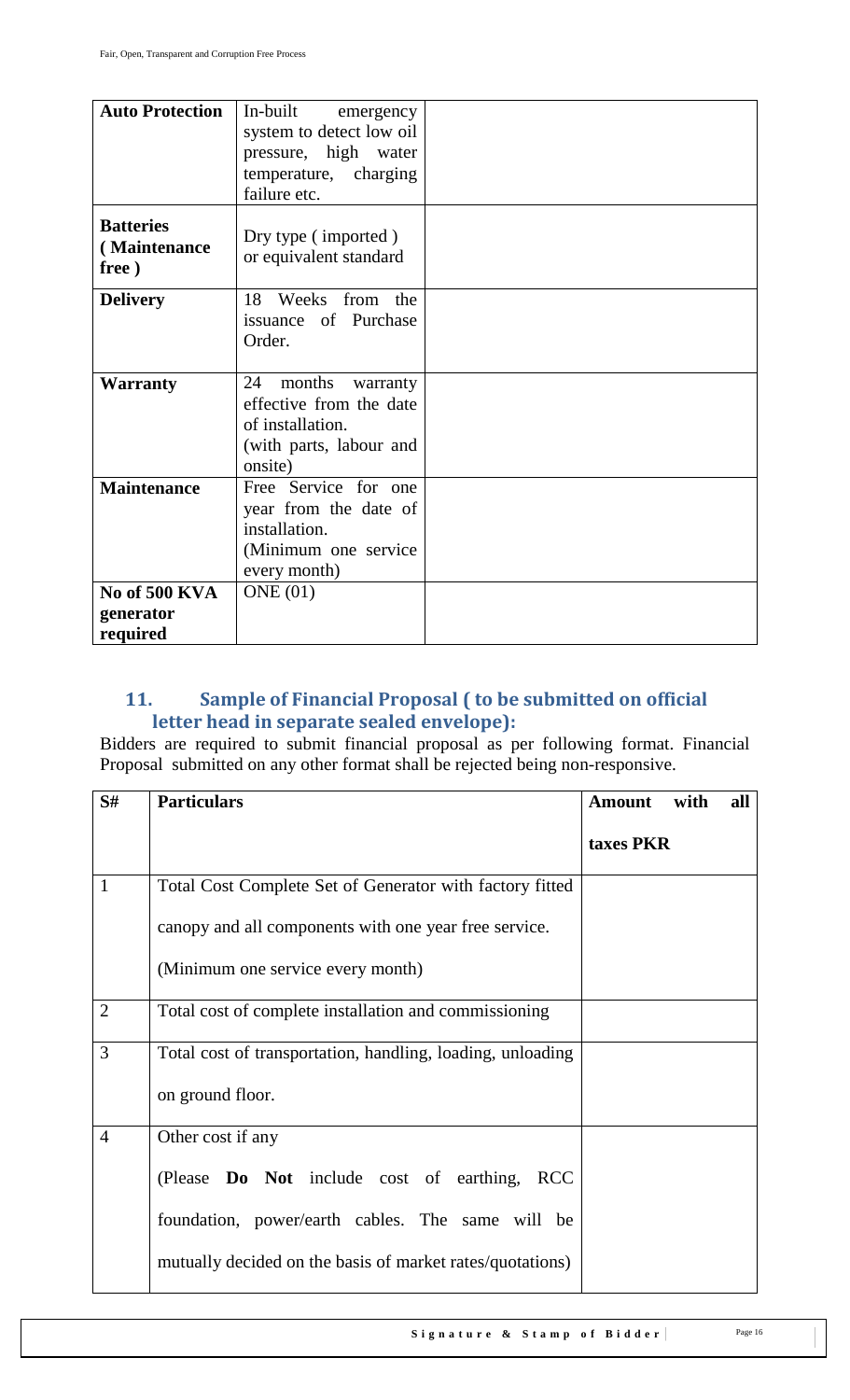| Total Amount with all taxes (Rs.)       |  |
|-----------------------------------------|--|
| 5% of Bid Security with all taxes (Rs.) |  |

- 1. This is **single stage two envelope method**. Hence, financial proposal must be sealed in separate envelope. Tender shall be rejected, if prices and/ or bid security amount is/are disclosed in technical proposal.
- 2. Earthing, foundation and cabling are not included in prices. The same will be mutually decided on the basis of market rates/quotation.
- 3. Prices should be quoted in Pakistani rupees.
- 4. No Price Adjustment can be considered due to fluctuation in dollar. Tender may be awarded within validity period as per rules. Kindly quote prices by considering all the factors such as time period, delivery period. Covid-19 situation, lockdown, worldwide economic crisis etc..
- 5. All Government taxes shall be applicable as per rules. All supporting/ required documents/ SRO must be submitted in case of claim for exemption of taxes as per rules. All requests for exemption of taxes (if allowed by the rules/ law) shall be forwarded to the Accountant General Sindh, Karachi for dealing the matter at their end, as per rules.
- 6. Bidder must have valid & active Vendor I.D of A.G Sindh at the time of submission of bill. Bidder shall be responsible, in the case Vendor I.D is not active or any other issue relating to Vendor I.D.
- 7. Bidder shall be bound to submit all required documents along with bill in the budget branch of this Court. In case of any objection raised by the Office of A.G Sindh, bidder shall be bound to provide the same documents to High Court of Sindh for onward transmission to the office of A.G Sindh.
- 8. High Court of Sindh will serve as a bridge between the Office of A.G Sindh and the successful bidder in order to facilitate the payment process. However, Sindh High Court shall not be held responsible for any act of the Office of A.G Sindh which is according to rules & Standard Operating Procedures (SOPs) of A.G Sindh and Government of Sindh.
- 9. **Bid Security of 5% of total quoted amount (with all taxes)** will be deposited along with Tender Document in shape of BID SECURITY FORM/ PAY ORDER/ BANK DRAFT as reflected in tender notice.
- 10. Bid Security should favour Registrar, High Court of Sindh, Karachi.
- 11. Sindh High Court believes in honesty, integrity and transparency in procurement. Bidders are advised to report the corruption matters directly to Registrar, High Court of Sindh, Karachi [\(registrar@sindhhighcourt.gov.pk\)](mailto:registrar@sindhhighcourt.gov.pk), if they are asked to give gifts/ bribe/ cash/ etc. for receiving cheques/award of tender etc.

| <b>Name</b>        |  |
|--------------------|--|
|                    |  |
| <b>Designation</b> |  |
|                    |  |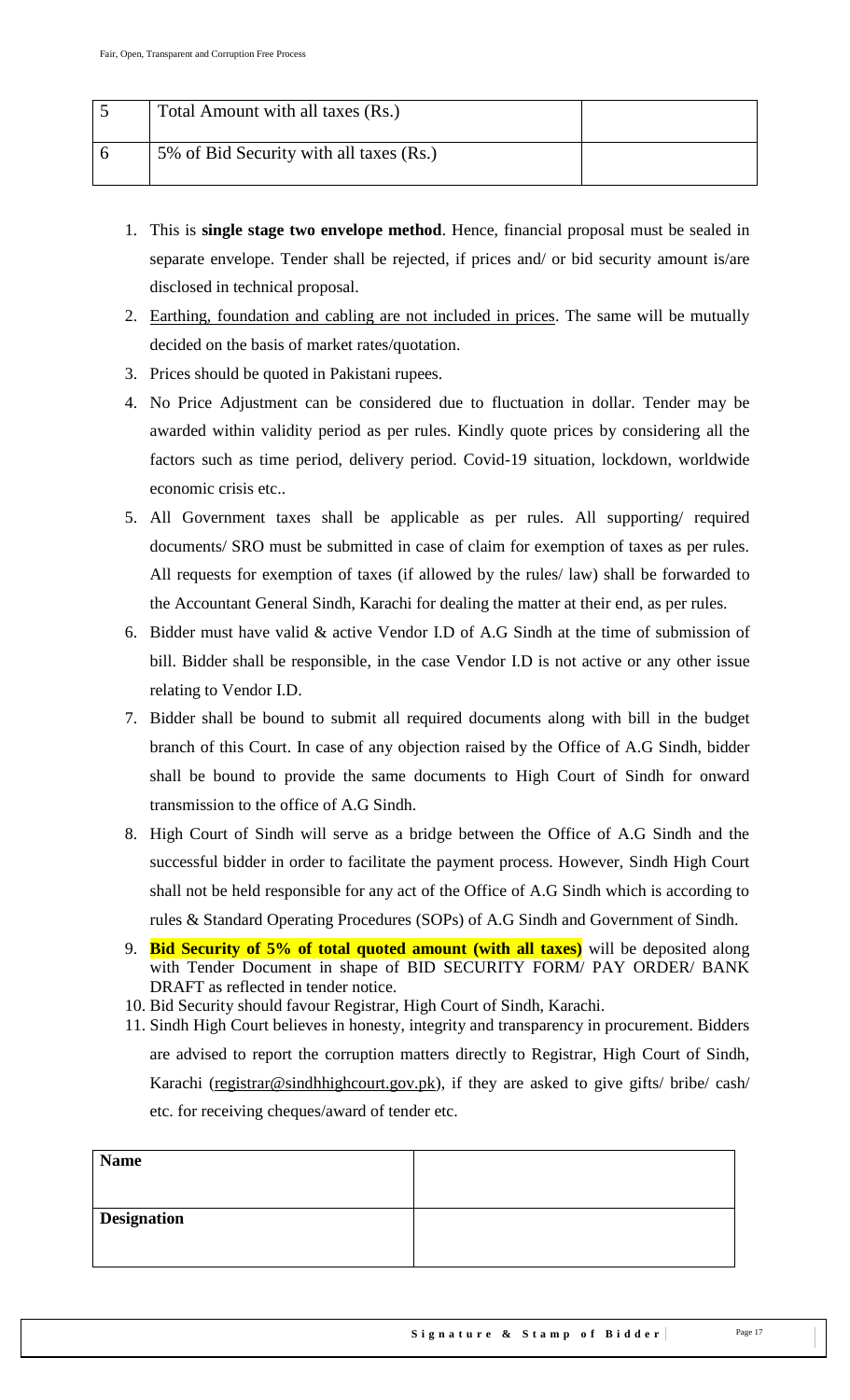| <b>Cell Number</b> |  |
|--------------------|--|
| Signature & stamp  |  |

### <span id="page-17-0"></span>**12. Terms & Conditions:**

- 1. **Bidding Method**: *Single Stage-Two Envelopes* method will be adopted for bidding process. Bidders are required to submit separate technical & financial proposal.
- 2. **Qualification/ Eligibility:** Bidders are bound to submit soft and hard copies of all documents as mentioned in Eligibility Criteria Section, in order to establish their eligibility to participate in bid. In case of non-availability/ non-flagging of either, soft or hard copy, bidder may be disqualified.
- 3. **Release of Bid Security**: The bid security of unsuccessful bidder will be released by SHC after award of work or after expiry of bid validity period as per rules.
- 4. **Late Bids**: Sindh High Court shall not consider any bid that arrives after the deadline for submission of bids, as reflected in NIT. Any bid received after the deadline for submission of bids shall be declared late, rejected, and returned unopened to the Bidder.
- 5. **Responsive Bids**: A substantially responsive Bid is one that conforms to all the terms, conditions, and specifications of the Bidding Documents without material deviation, reservation, or omission. Non-responsive Bids shall not be considered. Bidders are advised in their own interest to prepare their bids as per format, requirements, terms & conditions, mentioned in bid documents. Bidders are also advised to submit soft and hard copies of all required documents along with their bids.
- 6. **Award of Contract**: Sindh High Court may award the Contract to the **technically qualified Bidder** whose offer has been determined to be the lowest bid and is substantially responsive to the Bidding Documents, provided further that the Bidder is determined to be qualified to perform the Contract satisfactorily.
- 7. **Notification/ Purchase Order for Award of Contract**: Prior to the expiration of the period of bid validity, Sindh High Court will notify the successful Bidder, in writing, that its Bid has been accepted. Until a formal Contract is prepared and executed, the purchase order/ notification of award shall constitute a binding Contract.
- 8. **Performance Security**: The bid security of successful bidder will be released by Sindh High Court after submission of Performance Security equal to **10% of total cost of contract**.
- 9. **Release of Performance Security**: Performance Security shall be released after successful delivery of goods and issuance of satisfactory certificate from the concerned department.
- 10. **Validity Period:** The procurement contract will be awarded within bid **validity period i.e. 90 days** as per Rules.
- 11. **Receiving/Acceptance of Purchase Order:** The vendor will sign the copy of the Purchase Order as acknowledgement. Copy of Purchase Order along with relevant documents must be submitted along with bill.
- 12. **Delivery Mechanism**: Successful bidder shall deliver the goods within **18 weeks** of issuance of Purchase Order. Request for extension in delivery date may be considered subject to approval of the competent Authority. However, in case of rejection of request, bidder shall be bound to deliver goods within 30 calendar days.
- 13. **Delayed Delivery:** 1% penalty of the total amount will be imposed per week for which the company/firm/agency failed to deliver within the delivery/execution period or the request for extension in delivery time declined by SHC.
- 14. **Transportation:** Goods will be delivered at High Court of Sindh, Karachi and no extra charges shall be paid for transportation of goods.
- 15. **Inspection:** Physical inspection will be carried out by the concerned staff members of I.T Branch. Ordered material is subject to final inspection at the time of delivery.
- 16. **Quantity Delivered:** Competent Authority reserves the right to increase/decrease the quantity as per requirement and availability of funds, as per rules.
- 17. **Condition of Goods**: All items must meet in all respects with the specifications & conditions of the Order and must be in good condition & conform to the best industrial quality standards; otherwise they will be liable to be rejected as per rules.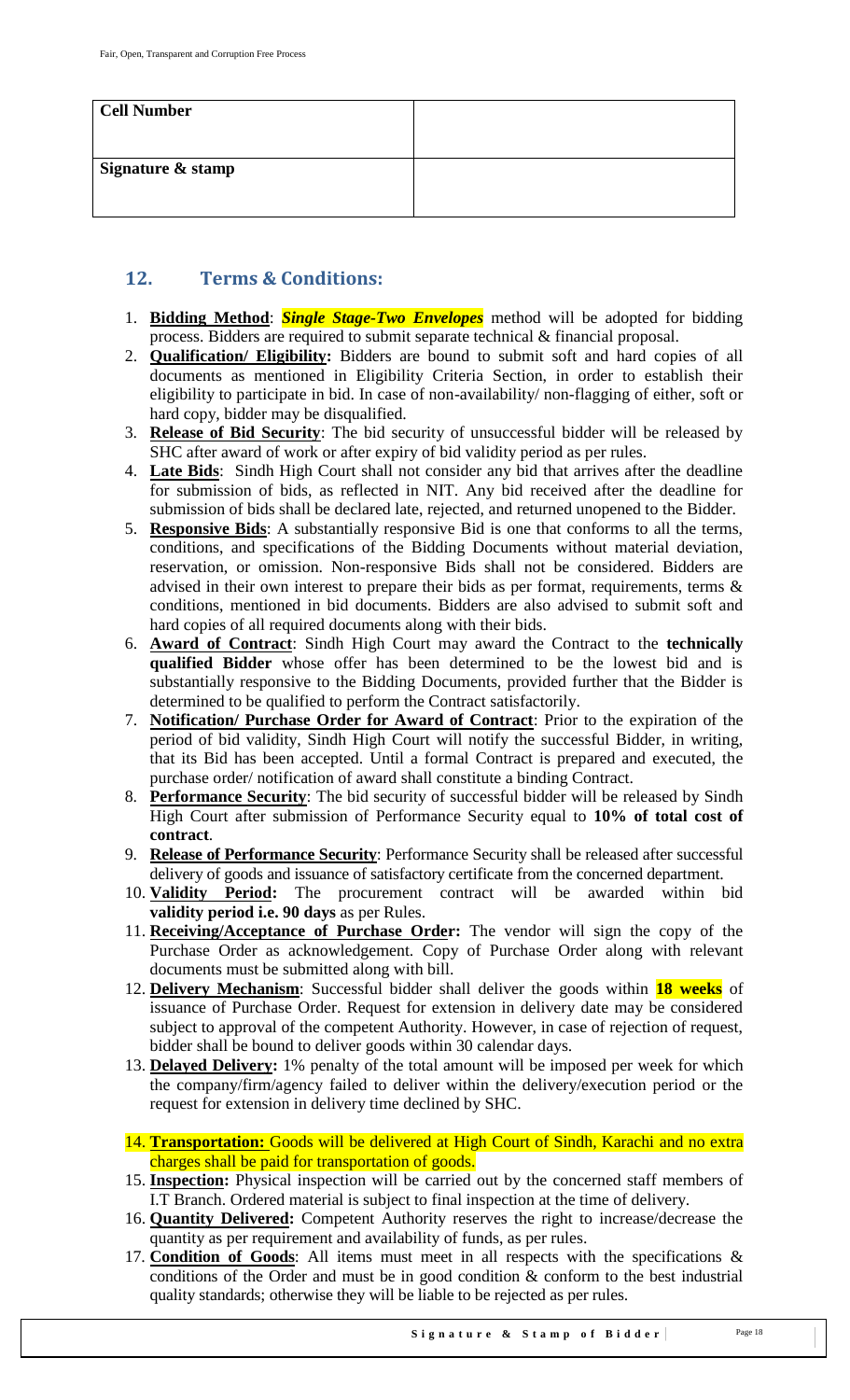- 18. **Rejection of Goods:** We reserve the right to cancel any or all the items if material is not in accordance with our specification or if the delivery is delayed.
- 19. **Disclosure of Confidential Script/Material:** All rights reserve with the SHC and no information either in written/electronic media/copying form should be disseminated without the permission of the authority.
- 20. **Resolution of Differences:** In case of any difference or dispute arises between the parties, the same shall be dealt with as per rules.
- 21. **Mistakes in Calculation:** The contractor/ supplier will be liable for any mistakes in calculation of price/ rate and amount and shall be liable to suffer the loss arises at any stage of contract, due to mistakes in calculation or tax rates.
- 22. **Government tax(es), levi(es) and charges(s)**: All Government taxes (including Income tax and stamp duty), levies and charges will be charged as per rules. Bidder should keep them updated regarding taxation issues in consultation with the relevant tax regulatory authorities.
- 23. **Stamp Duty**: Stamp duty and other taxes will be levied as per rules.
- 24. **Alternative Bids**: Alternative bids shall not be considered.
- 25. **Cost of Bidding**: The Bidder shall bear all costs associated with the preparation and submission of its bid, and Sindh High Court shall not be responsible or liable for those costs, regardless of the conduct or outcome of the bidding process.
- 26. **Rights of Sindh High Court**: Sindh High Court reserves the right to accept or reject any bid, and to annul the bidding process and reject all bids at any time prior to contract award, without thereby incurring any liability to Bidders.
- 27. **Interest on Late Payments**: No interest shall be paid on late payment if cheque is received late from the concerned office. However, every effort shall be made for timely payments to successful bidders.
- 28. **Insurance:** The goods supplied under that contract should be fully insured. All cost of insurance shall be paid by the successful bidder. If the goods are not insured then risk if any shall be suffered by the successful bidder.
- 29. **Warrants:** Supplier must warrants that goods supplied would be new, unused and as per best industrial standards.
- 30. **Manipulation of Tender Documents:** Any type of alteration/ manipulation/ addition/ deletion of contents of tender documents shall be considered FRAUD/MISPRESENTATION and bid shall be rejected.
- 31. **Termination of Contract**: SHC may terminate the contract, if the successful bidder fails to supply all or parts of goods within definite time or fails to perform any other obligations of contract or bidder has failed to submit performance security or bidder has involved in fraud/ corruption.

It is undertaken that all the above mentioned terms & conditions have been carefully

read and understood and we do not have any objection on the said terms and conditions. We have

quoted prices by considering all the above mentioned terms & conditions. It is understood that

Sindh High Court reserves the right to take action against our firm in case of violation of any/ all

terms and condition before/ during/ after award of tender.

| Name:               |  |
|---------------------|--|
|                     |  |
|                     |  |
| <b>Designation:</b> |  |
|                     |  |
|                     |  |
|                     |  |
| Signature & stamp   |  |
|                     |  |
|                     |  |
|                     |  |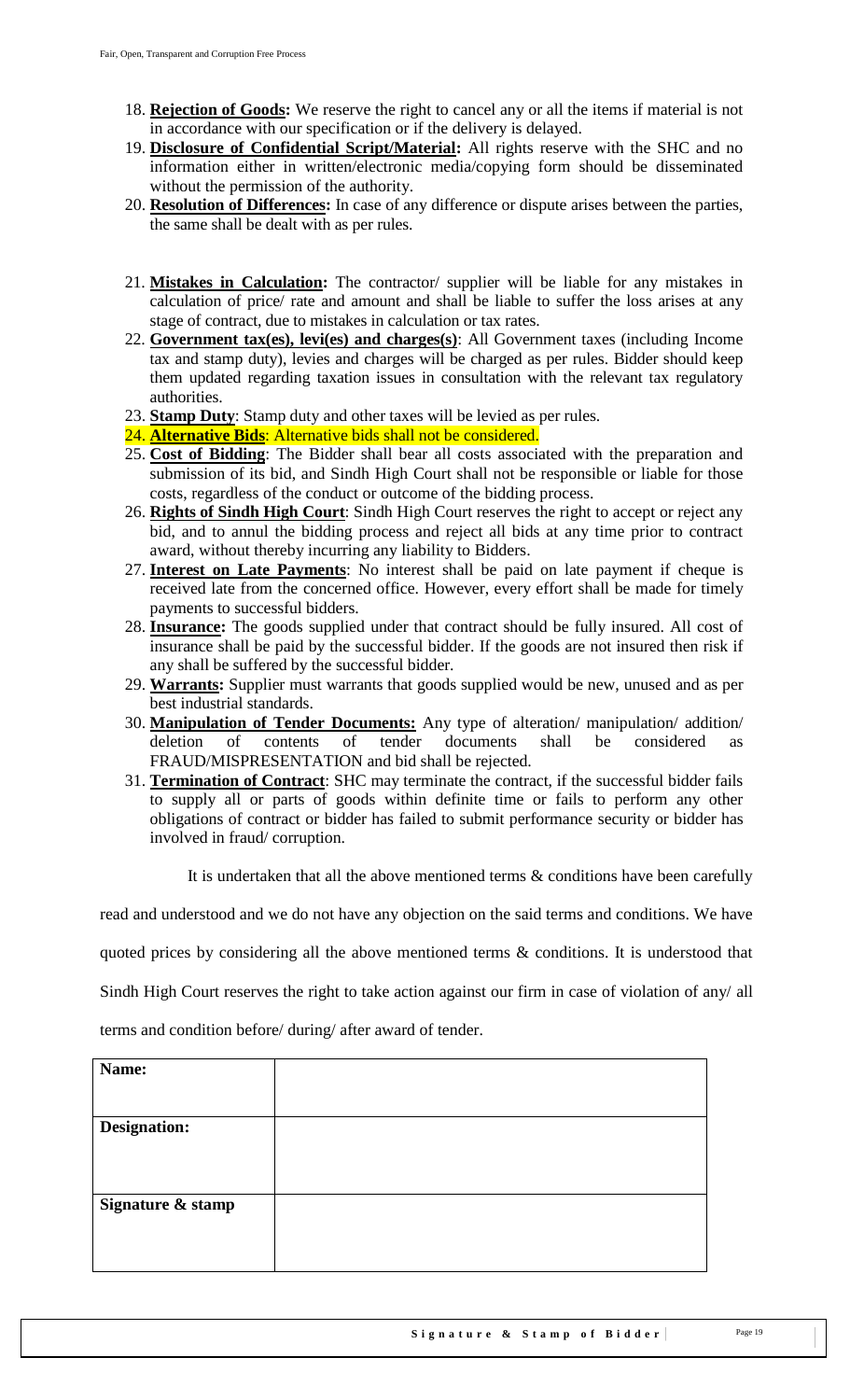.

 $\overline{\Gamma}$ 

# <span id="page-19-0"></span>**13. Format of Undertaking (to be submitted on stamp paper):**

Undertaking must be as per following format, otherwise the same shall be rejected

|             | We,                                                                                                                                                                                                                                                                                                                                   |  |  | located                                         | at |
|-------------|---------------------------------------------------------------------------------------------------------------------------------------------------------------------------------------------------------------------------------------------------------------------------------------------------------------------------------------|--|--|-------------------------------------------------|----|
|             |                                                                                                                                                                                                                                                                                                                                       |  |  | do hereby undertake/ declare on Oath at under:- |    |
|             | 1. That we are not black listed from any government/ semi government/<br>autonomous/ private or any other national or international organization since the<br>date of operation.                                                                                                                                                      |  |  |                                                 |    |
|             | 2. That we are not defaulter with any bank or financial institution.                                                                                                                                                                                                                                                                  |  |  |                                                 |    |
|             | 3. That we have not provided any false/ misleading information to High Court of<br>Sindh.                                                                                                                                                                                                                                             |  |  |                                                 |    |
|             | 4. That we will provide all required documents in both hard and soft form as per<br>flagging mentioned in tender documents.                                                                                                                                                                                                           |  |  |                                                 |    |
|             | 5. That we will submit objection (s) if any within 3 calendar days of uploading of<br>report and as per mechanism mentioned in tender document.                                                                                                                                                                                       |  |  |                                                 |    |
|             | 6. That we will follow the tender process and all the terms and conditions<br>mentioned in tender documents in its letter & spirit.                                                                                                                                                                                                   |  |  |                                                 |    |
|             | 7. That we will be bound to download Bid Evaluation Reports from the Official<br>Website of Sindh High Court as and when uploaded and Sindh High Court shall<br>not be responsible in case the same are not download by us.                                                                                                           |  |  |                                                 |    |
|             | 8. That our organization will not engage in corrupt, fraudulent, collusive, coercive<br>or obstructive practices in competing for the tender in question.                                                                                                                                                                             |  |  |                                                 |    |
|             | 9. That we will not offer any type of gift (either material or immaterial) to staff<br>members of High Court of Sindh.                                                                                                                                                                                                                |  |  |                                                 |    |
|             | 10. It is undertaken to indemnify Sindh High Court for any loss or damage incurred<br>due to corrupt business practices of our organization (if any) and if the same is<br>proved then we will pay compensation to High Court of Sindh an amount<br>equivalent to ten times the sum of any commission, gratification, bribe, finder's |  |  |                                                 |    |
|             | fee or kickback given by our organization (if any) for the purpose of obtaining<br>or inducing the procurement of any contract.                                                                                                                                                                                                       |  |  |                                                 |    |
|             | <b>Name of Deponent:</b>                                                                                                                                                                                                                                                                                                              |  |  |                                                 |    |
|             | <b>Designation:</b>                                                                                                                                                                                                                                                                                                                   |  |  |                                                 |    |
|             | Signature & stamp                                                                                                                                                                                                                                                                                                                     |  |  |                                                 |    |
|             |                                                                                                                                                                                                                                                                                                                                       |  |  |                                                 |    |
| <b>Date</b> |                                                                                                                                                                                                                                                                                                                                       |  |  |                                                 |    |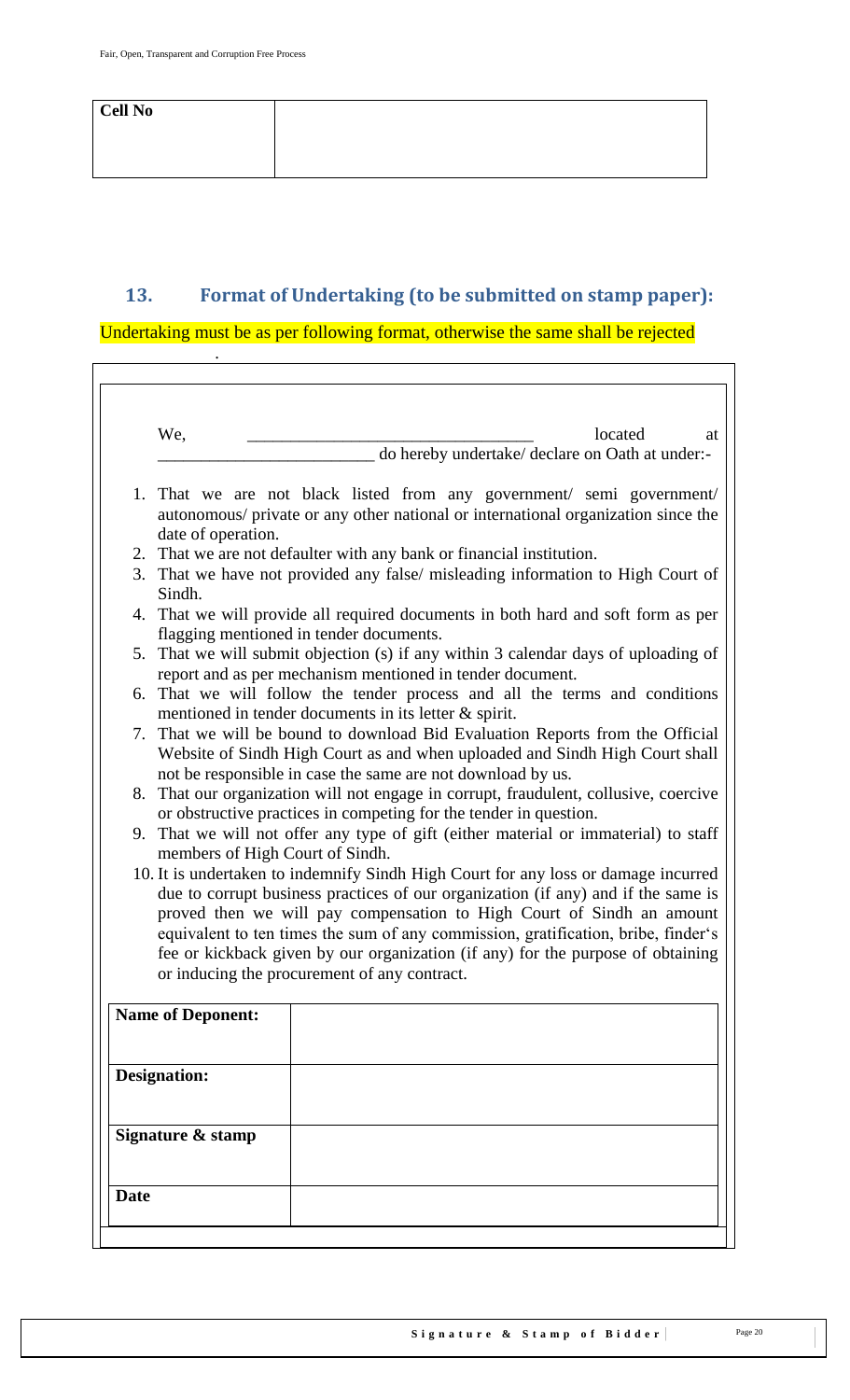### <span id="page-20-0"></span>**14. Format of Contract Agreement (to be submitted on stamp paper):**

#### **CONTRACT BETWEEN SHC AND SUPPLIER FOR SUPPLY OF PRINTING ARTICLES**

This Deed of Agreement is made and entered into on \_\_\_\_\_\_\_\_\_\_\_\_\_\_ day of \_\_\_\_\_\_\_\_\_\_\_\_ 2021

#### **BETWEEN**

Sindh High Court Establishment through its having its Office at High Court of Sindh, Saddar, Karachi, (here in after called SHC which term shall include its successors and assigns) on the **One Part**.

### **AND**

having its office at \_\_\_\_\_\_\_\_\_\_\_\_\_\_\_\_\_\_\_\_\_\_ (here in after called SUPPLIER which term shall include successors and assigns) on the Other Part.

**And whereas** SHC desires to purchase **500 KVA DIESEL GENERATOR (INSERT MAKE AND MODE HERE)** from second party through tender as per specifications/ requirements, rates terms & conditions mentioned in tender document and approved bid evaluation report.

**And whereas** SUPPLIER expresses his desire to provide the same as per specifications/ requirements, rates terms & conditions mentioned in tender document and approved bid evaluation report.

**And whereas** Supplier has represented that it is a professional and has the technical expertise, experience and resources to provide the goods as per specifications/ requirements, mentioned in tender documents.

Whereas on the basis of the Supplier's representations, SHC has agreed to purchase the same, in accordance with the terms and conditions tender document and this Agreement.

Now, therefore in consideration of the mutual promises and obligations set out in this Agreement, the sufficiency of which is hereby acknowledged, the Parties, intending to be legally bound, agree as follows:

Now this deed of agreement witness the terms and conditions as follows :

- 1. That the Agreement shall come into force immediately and shall remain valid until complete delivery or cancelled by SHC.
- 2. That the quality and quantity of the materials shall be as per specification/ requirements mentioned in tender document and approved bid evaluation report.
- 3. That the delivery of the materials shall be made by SUPPLIER at their own cost, management and responsibility as per tender document.
- 4. That SUPPLIER shall be fully responsible for delivery of the materials in good condition at the Stores of SHC through delivery dockets in triplicate.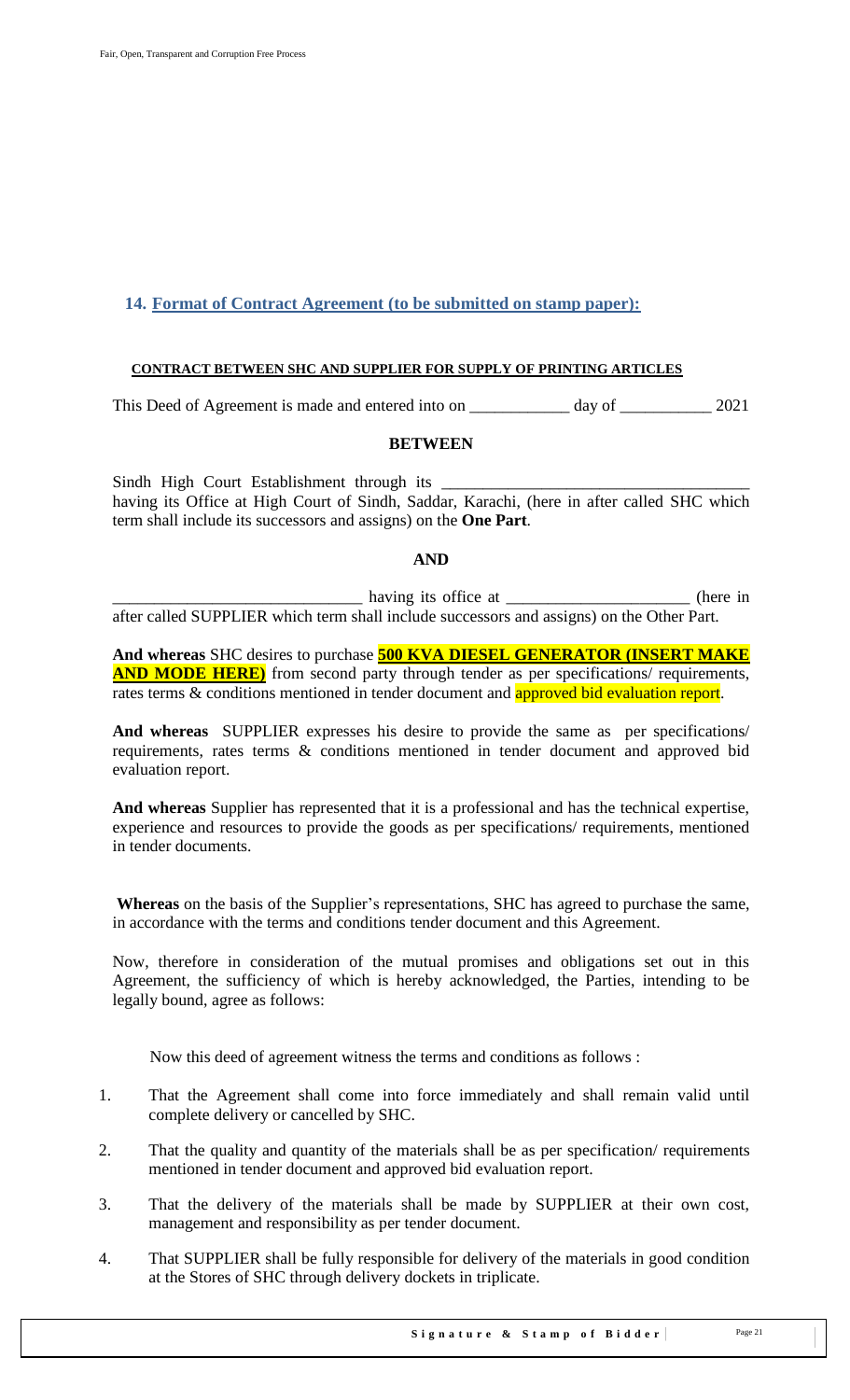- 5. That Representatives of SHC i.e. Assistant Registrar, Resident-II and Store Supervisor shall inspect the goods and reserves the right to reject any goods if the representative(s) considers those to be inferior quality to the approved samples.
- 6. That the goods rejected by the representative(s) of SHC shall be replaced by SUPPLIER and SUPPLIER shall bear all risks/costs of the materials rejected by SHC.
- 7. That SHC reserves the right to change the quantity of items as per availability of budget and rules.
- 8. That SUPPLIER shall not without the consent in writing of SHC assign or sub-let the contract or any part thereof, or make any agreement with any person/company for the execution of any portion of the supply. In this regard consent by SHC will not relieve SUPPLIER from full and entire responsibility for this Agreement.
- 9. That SUPPLIER shall indemnify SHC in respect of all claims, damages, compensation or expenses payable in consequence of any injury or accident caused by them i.e., SUPPLIER.
- 10. That cost of transportation, or any other incidental charges, if required in connection of the delivery of goods shall be borne by SUPPLIER, as per rules.
- 11. That bills submitted by SUPPLIER shall be forwarded to A.G Sindh by SHC. SUPPLIER shall be responsible to submit copies of relevant documents along with bill in coordination with Office of Budget Branch of SHC.
- 12. That all taxes shall be deducted by the Office of A.G Sindh and its decision shall be final.
- 13. That all government taxes including stamp duty shall be applicable as per rules.
- 14. That Bid Security shall be released after submission of Performance Security of 5% of contract price or may be adjusted with performance security.
- 15. That if SUPPLIER fails to deliver the materials as per agreed Schedule, penalty will be imposed by SHC at the rate of (1%) of total contract value for each week of delay.
- 16. That the terms of this Agreement shall be GOVERNED by the Laws of the Land.
- 17. The failure of a Party to fulfill any of its obligations under this Agreement shall not be considered to be a breach of, or a default under, this Agreement insofar as the inability arises from an event of Force Majeure, provided that the Party affected by that event has taken reasonable precautions, due care and attempted to put in place reasonable alternative arrangements all with the objective of carrying out the terms of this Agreement.
- 18. That In the event of any question or difference or dispute whatsoever arising between the Parties under or in connection with this Agreement or any provision herein contained or its constructions hereof, or as to any matter in any way connected therewith or arising therefrom which cannot be resolved amicably shall be referred to arbitration and finally settled by three arbitrators, one to be appointed by each party and the third by the two appointed arbitrators, in accordance with the Arbitration Act, 1940. The language of arbitration shall be English and the venue of the arbitration shall be Karachi. The decision of the arbitrators shall be final and binding on the Parties who shall give full effect thereto. Any judgment may be entered upon the award in any competent court having jurisdiction.

 IN WITNESS WHEREOF, each of the Parties has caused this Agreement to be executed by their respective, fully authorized representatives as of the date first written above.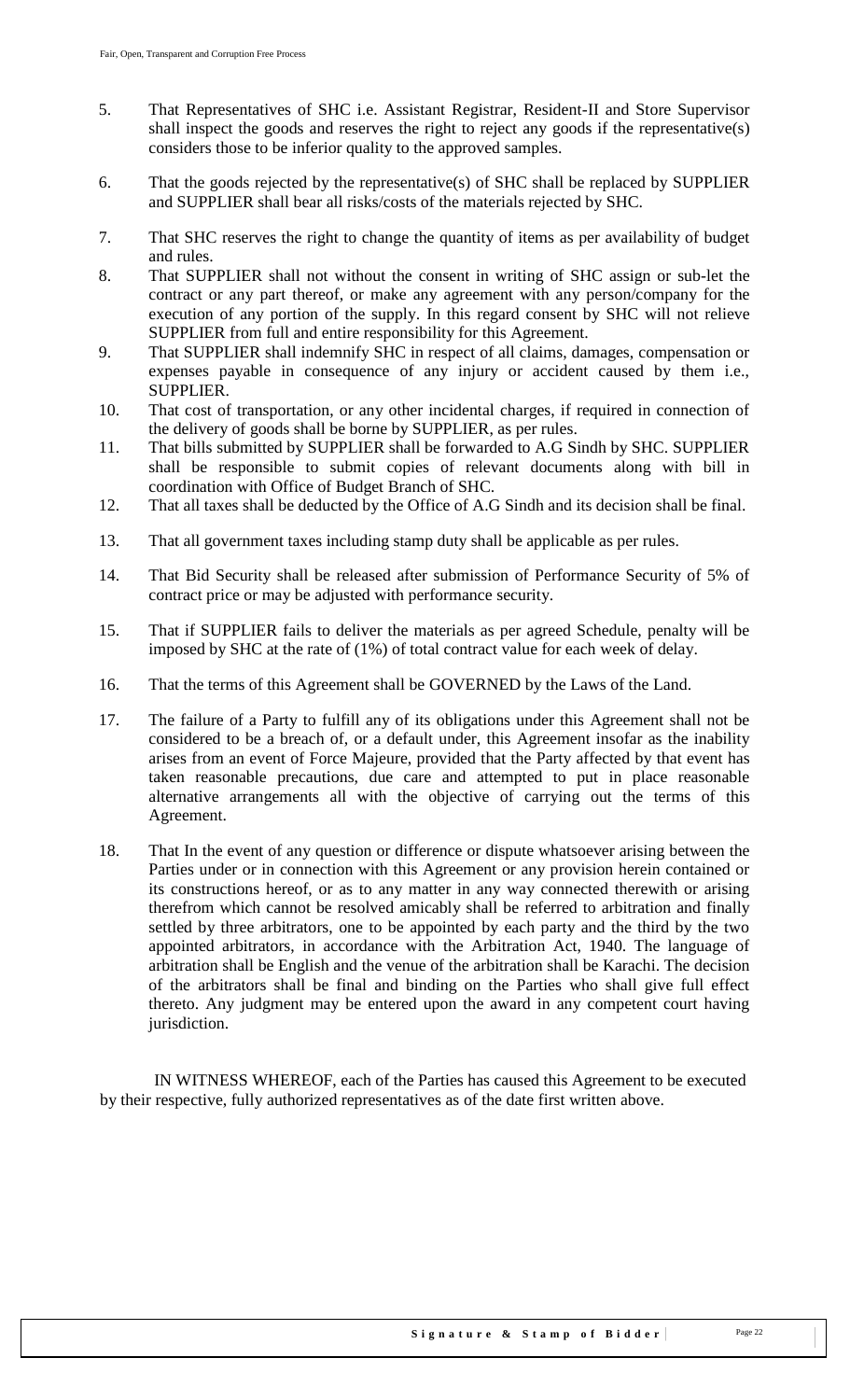| <b>High Court of Sindh, Karachi:</b> | M/s.                           |
|--------------------------------------|--------------------------------|
| <b>Name &amp; Designation:</b>       | <b>Name &amp; Designation:</b> |
| <b>CNIC No:</b>                      | <b>CNIC No:</b>                |
| Signature:                           | Signature:                     |
| Stamp:                               | Stamp:                         |
|                                      |                                |

### <span id="page-22-0"></span>**15. INTEGRITY PACT**

#### **DECLARATION OF FEES, COMMISSION AND BROKERAGE ETC PAYABLE BY THE SUPPLIERS OF GOODS, SERVICES & WORKS IN CONTRACTS WORTH RS.10.00 MILLION OR MORE**

| Contract No.                                     | Dated |
|--------------------------------------------------|-------|
| <b>Contract Value:</b><br><b>Contract Title:</b> |       |

………………………………… [*Name of Contractor*] hereby declares that it has not obtained or induced the procurement of any contract, right, interest, privilege or other obligation or benefit from Government of Sindh (GoS) or any administrative department or agency thereof or any other entity owned or controlled by GoS through any corrupt business practice.

Without limiting the generality of the foregoing, [*name of Contractor*] represents and warrants that it has fully declared the brokerage, commission, fees etc. paid or payable to anyone and not given or agreed to give and shall not give or agree to give to anyone within or outside Pakistan either directly or indirectly through any natural or juridical person, including its affiliate, agent, associate, broker, consultant, director, promoter, shareholder, sponsor or subsidiary, any commission, gratification, bribe, finder"s fee or kickback, whether described as consultation fee or otherwise, with the object of obtaining or inducing the procurement of a contract, right, interest, privilege or other obligation or benefit in whatsoever form from GoS, except that which has been expressly declared pursuant hereto.

[*name of Contractor*] certifies that it has made and will make full disclosure of all agreements and arrangements with all persons in respect of or related to the transaction with GoS and has not taken any action or will not take any action to circumvent the above declaration, representation or warranty.

[N*ame of Contractor*] accepts full responsibility and strict liability for making any false declaration, not making full disclosure, misrepresenting facts or taking any action likely to defeat the purpose of this declaration, representation and warranty. It agrees that any contract, right, interest, privilege or other obligation or benefit obtained or procured as aforesaid shall, without prejudice to any other rights and remedies available to GoS under any law, contract or other instrument, be voidable at the option of GoS.

Notwithstanding any rights and remedies exercised by GoS in this regard, [*name of Contractor*] agrees to indemnify GoS for any loss or damage incurred by it on account of its corrupt business practices and further pay compensation to GoS in an amount equivalent to ten time the sum of any commission, gratification, bribe, finder"s fee or kickback given by [*name of Contractor]* as aforesaid for the purpose of obtaining or inducing the procurement of any contract, right, interest, privilege or other obligation or benefit in whatsoever form from GoS.

|        | Name of Contractor:                    |
|--------|----------------------------------------|
|        |                                        |
| [Seal] | [Seal]                                 |
|        | Page 23<br>Signature & Stamp of Bidder |